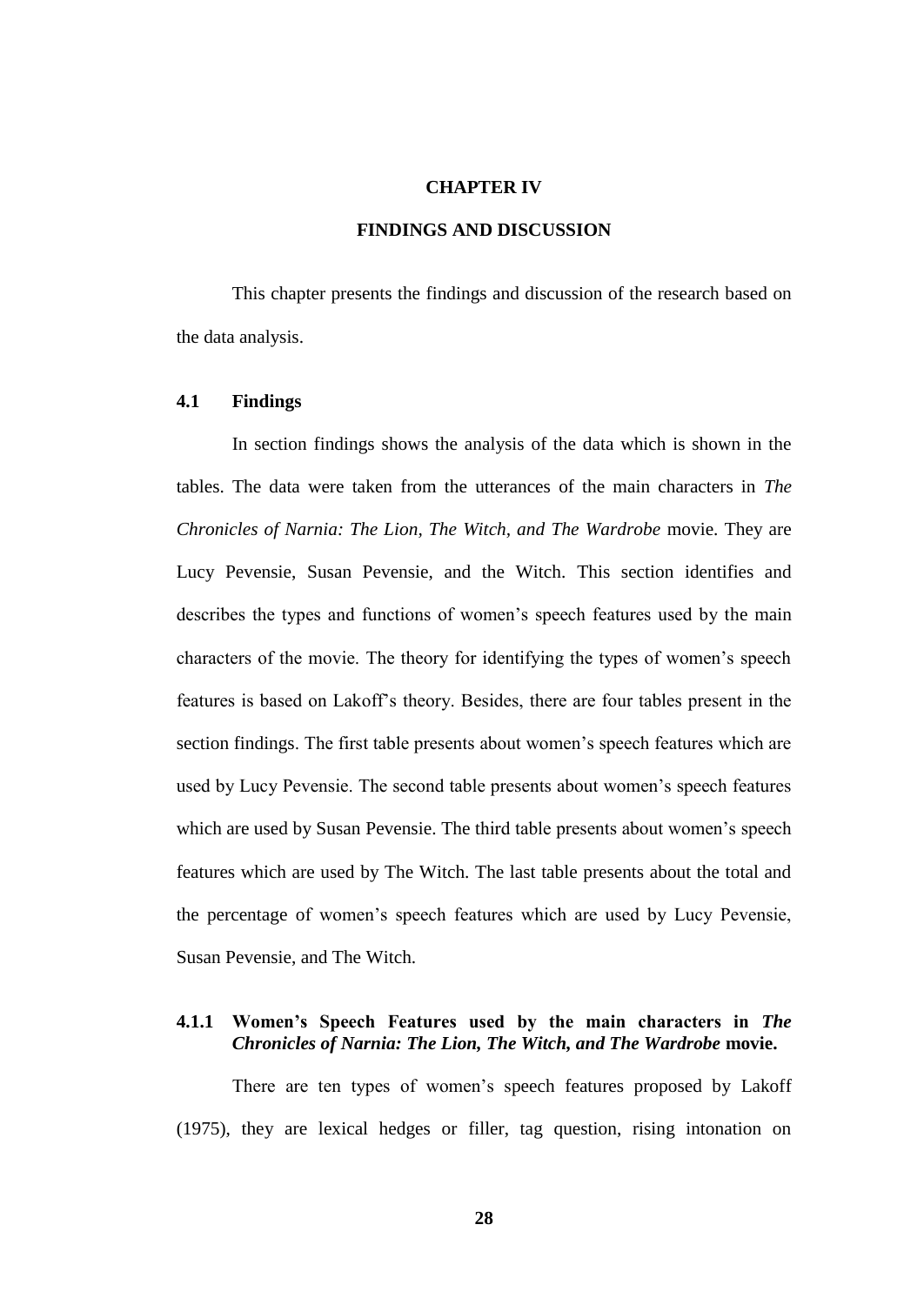declaratives, empty adjectives, precise color term, intensifier, hypercorrect grammar, superpolite forms, avoidance of strong swear words, and emphatic stress. Several examples of each type of women"s speech features used by the main characters in *The Chronicles of Narnia: The Lion, The Witch, and The Wardrobe* movie is presented as bellow:

#### **4.1.1.1 Lexical Hedges or Filler**

Lakoff claimed that lexical hedges or filler is one of women"s speech features. It expresses a lack of confidence and reflects of women"s insecurity. She also said that women use hedging devices to express uncertainty. Lexical hedges are shown by the use of *well, you see, sorta/sort of, like, you know, kinda/kind of, I guess, I think,* and *it seems like*. "Pause fillers" such as *uh, um,* and *ah,* also categorized as "hedges" because of their function is expressing uncertainty. This feature is found in the main characters of this movie as the example below:

 $\triangleright$  Lexical hedges or filler used by Lucy Pevensie:

|      | Mr. Tumnus : You mean to say that you're a Daughter of Eve? |
|------|-------------------------------------------------------------|
| Lucy | : Well, my mum's name is Helen.                             |
|      | Mr. Tumnus : Yes, but you are in fact human.                |
| Lucy | : Yes, of course.                                           |

Lucy uses lexical hedges "*well"* in her utterance. She uses lexical hedges when she talked to Mr. Tumnus. She uses lexical hedges to express her insecurity to Mr. Tumnus' question. So, it is used to make her easier to express her felling. Besides, she still uses lexical hedges to Mr. Tumnus when Mr. Tumnus asked her about what she has been doing in Narnia as the example below.

Mr. Tumnus : What are you doing here? Lucy : **Well**, I was hiding in the wardrobe in the spare room, and...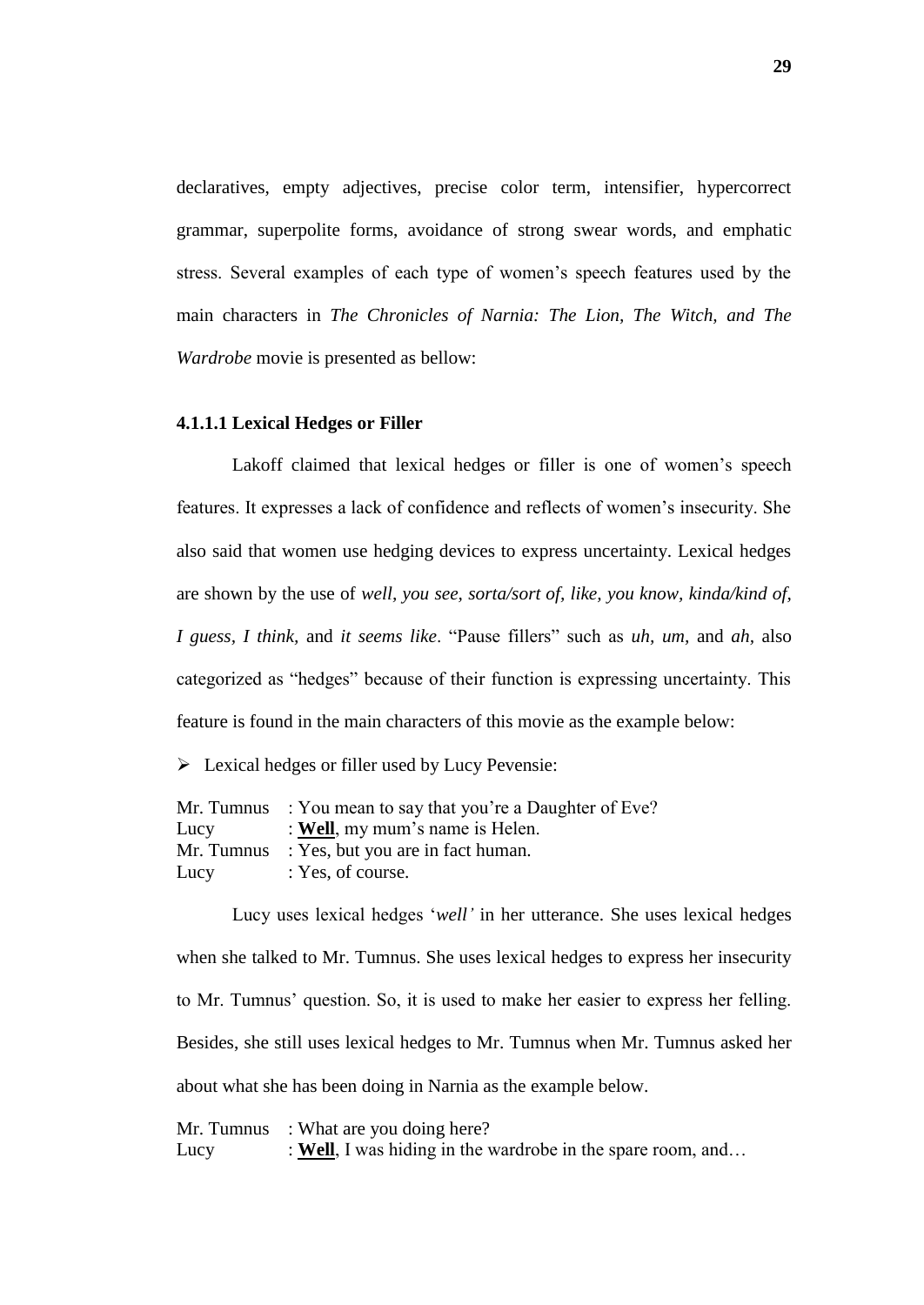Mr. Tumnus : Spare Oom? Is that in Narnia? Lucy : Narnia? What's that?

Lucy uses one of lexical hedges "*well*" in her utterance to answer Mr.

Tumnus" question about what she was doing in Narnia. She uses lexical hedges to

express her uncertainty about what she has been doing until she entered to Narnia.

Lucy uses lexical hedges in the past sentences when she talked to Mr. Tumnus

below.

| Mr. Tumnus | : It's not something I have done, Lucy Pevensie. It's something I     |
|------------|-----------------------------------------------------------------------|
|            | am doing.                                                             |
| Lucy       | : What are you doing?                                                 |
| Mr. Tumnus | : I'm kidnapping you. It was the White Witch. She's the one who       |
|            | makes it always winter, always cold. She gave orders. If any us       |
|            | ever find a human wandering in the woods, we're supposed to turn      |
|            | it over to her.                                                       |
| Lucy       | : But, Mr. Tumnus, you wouldn't. <i>I thought</i> you were my friend. |

Lucy says "*I thought you were my friend*" when she knew about what had

Mr. Tumnus done to her. She uses hedges in past sentences *"I thought"*. She uses hedges *I tought* in her utterance because she lack of confidence with her opinion. She did not believe about what had happened to her and what had Mr. Tumnus done.

| Lucy  | : Peter, Peter, wake up! Peter, wake up! It's there! It's really there! |
|-------|-------------------------------------------------------------------------|
| Peter | : Shhh! Lucy, what are you talking about?                               |
| Lucy  | : Narnia! It's all in the wardrobe like I told you!                     |
| Susan | : You've just been dreaming, Lucy.                                      |

Lucy uses lexical hedges to Peter in their conversation too. Lucy uses lexical hedges or filler "*like*" when she told Peter about Narnia. She told Peter that she had entered Narnia for twice. But Susan thought that Lucy had been dreaming. Besides, Lucy uses lexical hedges or filler when she talked to Father Christmas in her central utterance as the example below.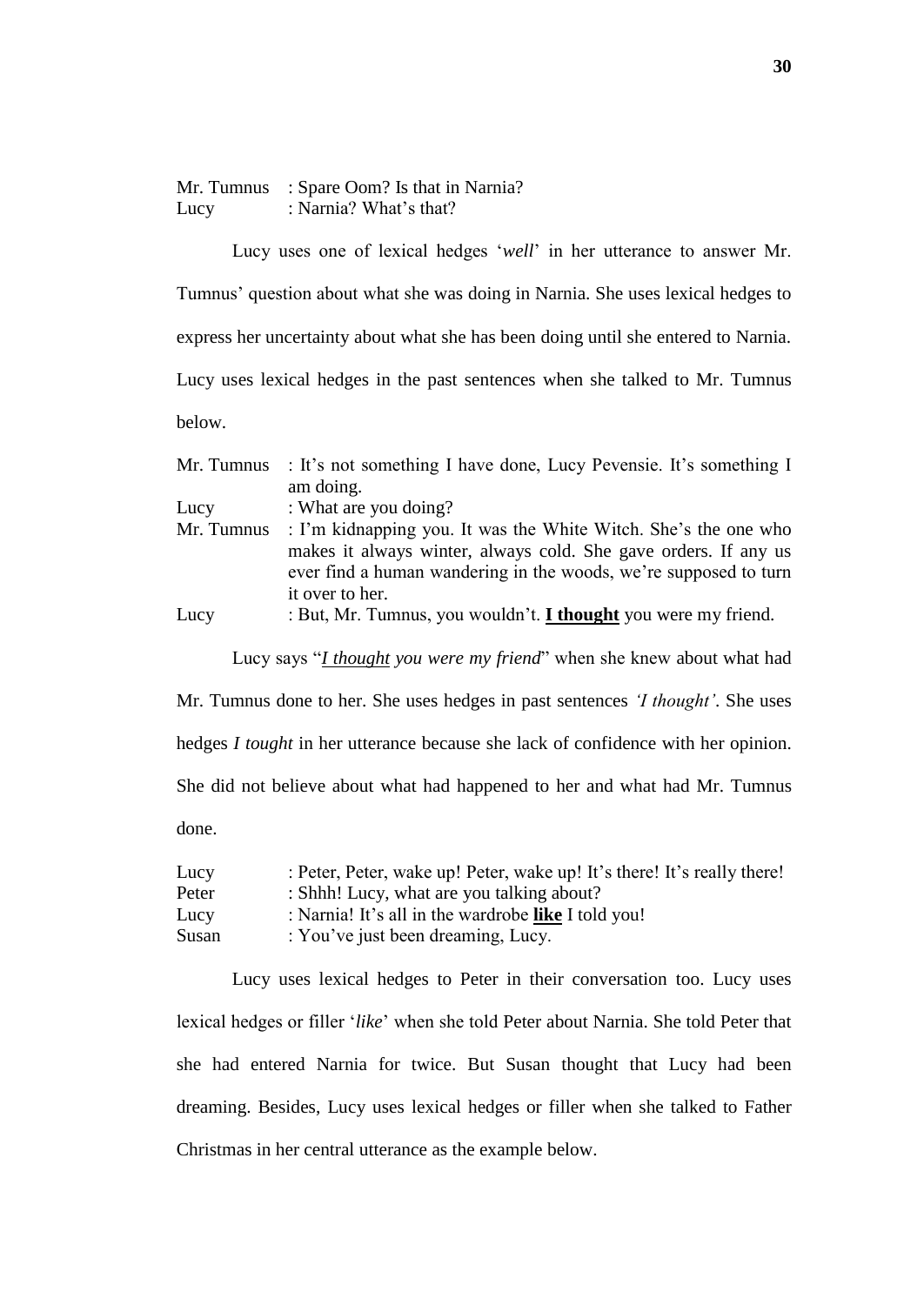Father Christmas: The juice of the fire-flower. One drop will cure any injury. And though I hope you never have to use it.

Lucy : Thank you, sir, but **I think** I could be brave enough. Father Christmas: I'm sure you could. But battles are ugly affairs.

Lucy uses lexical hedges "*I think*" in her utterance when she talked to the Father Christmas. When Father Christmas showed the knife as Lucy"s present, he hoped Lucy never used it. Then, Lucy said that she maybe did not have brave enough to use it. She uses lexical hedges "*I think*" in her central utterance to reflect her insecurity about her braveness. Moreover, lexical hedges or filler has used by Lucy, Susan also uses it in her utterance as the example below.

Example 1 Hedges or filler used by Susan Pevensie:

| Peter     | : Lucy thinks she's found a forest inside. |
|-----------|--------------------------------------------|
| Susan     | : She won't stop going on about it.        |
| The Prof. | : What was it like?                        |
| Susan     | : Like talking to a lunatic.               |

Susan uses lexical hedges "*like*" when she talked to The Professor. She told Professor about Lucy"s journey in the inside wardrobe and found a magical land called Narnia. When the professor asked about how the Narnia it is, Susan answered it with uses lexical hedges "*like*" because she felt uncertain about it. Susan also uses lexical hedges or filler when she talked to Peter as the example below.

| Peter  | : When are you gonna learn to grow up?           |
|--------|--------------------------------------------------|
| Edmund | : Shut up! You think you're Dad, but you're not! |
| Susan  | : Well, that was nicely handled.                 |

The example shows that Susan uses lexical hedges "*well*" when she told to Peter about what had Peter done. She uses "*well*" to express her insecurity about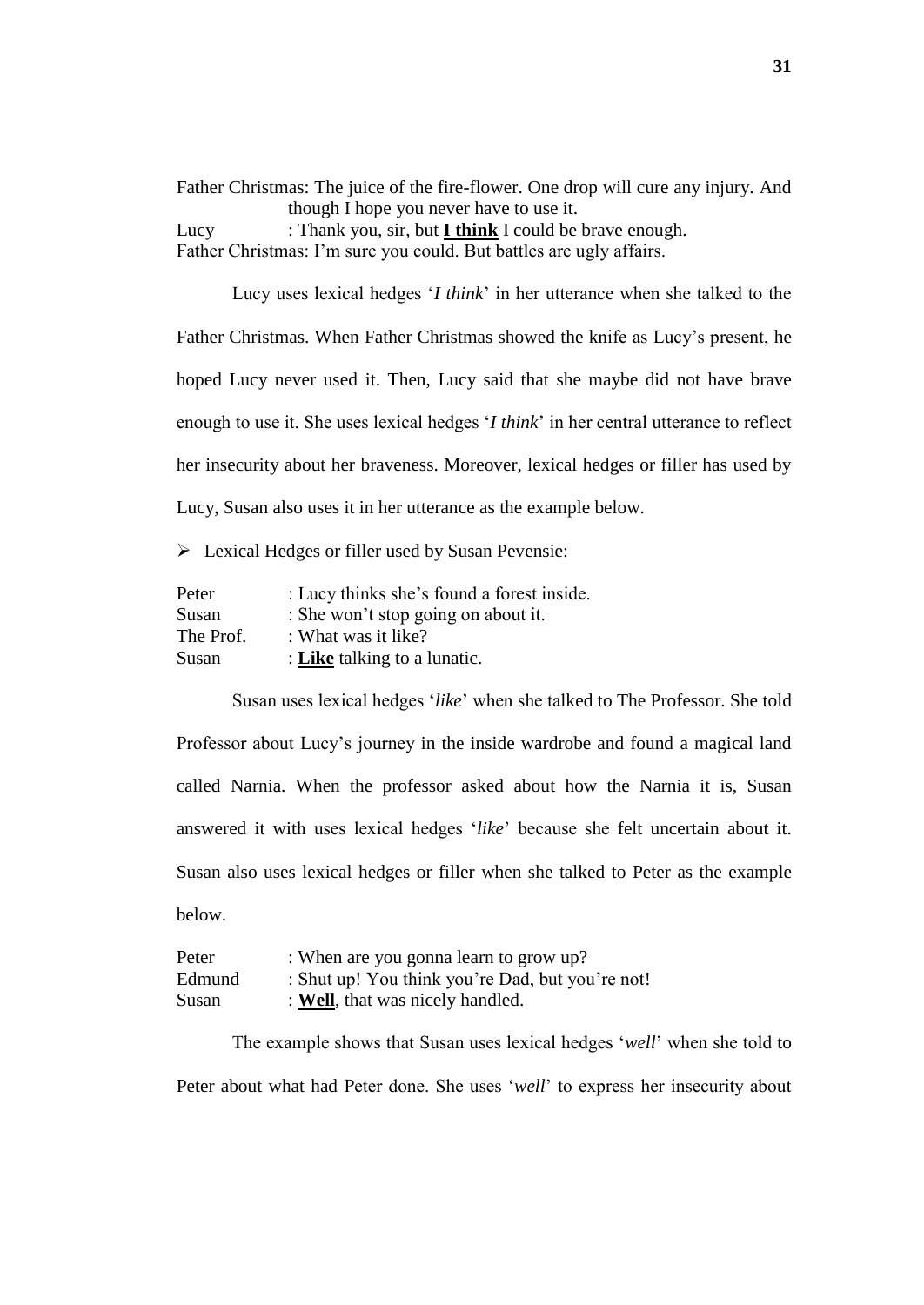the condition at that time will be better or not. The example below also shows that

Susan still uses lexical hedges or filler to Peter when they had entered Narnia.

| Lucy  | : I'd like you all to meet Mr. Tumnus!                                                                                                                        |
|-------|---------------------------------------------------------------------------------------------------------------------------------------------------------------|
| Peter | : Well, then Mr. Tumnus it is.                                                                                                                                |
| Susan | : But we can't go hiking in the snow dressed like this.                                                                                                       |
| Peter | : No. But I'm sure the professor wouldn't mind us using these.<br>Anyway, if you think about it logically, we're not even taking them<br>out of the wardrobe. |

Susan uses the lexical hedges "*like*". She uses "*like*" to express her uncertainty when Peter wanted to follow Lucy met with Mr. Tumnus. She hesitated that she will go to meet Mr. Tumnus in the snow with usual dress, without coat. Susan also uses lexical hedges or filler in the negative sentences when she talks to Lucy as the example below.

| Susan | : All right. Now we are really should go back.                         |
|-------|------------------------------------------------------------------------|
| Lucy  | : But what about Mr. Tumnus?                                           |
| Susan | : If he was arrested just for being with a human, <b>I don't think</b> |
|       | there's much we can do.                                                |
| Lucy  | : You don't understand, do you? I'm the human. She must have           |
|       | found out he helped me.                                                |

Susan wanted to come back to the Professor's house after she knew that

Mr. Tumnus had arrested. She thought Narnia is dangerous for her and her sibling at that time. But, Lucy wanted to help Mr. Tumnus. Susan uses lexical hedges in the negative sentence "*I don"t think*". She convinces Lucy that there is no much they can do to help Mr. Tumnus. She uses lexical hedges to express her insecurity to help Mr. Tumnus. Moreover, Susan uses lexical hedges or filler to Mr. Beaver. Mr. Beaver : There's a prophecy. "When Adam's flesh and Adam's bone sits at

|            | NIT. Beaver Finere s a prophecy. When Adam s flesh and Adam s bone sits at |
|------------|----------------------------------------------------------------------------|
|            | chair Paravel in throne, the evil time will be over and done."             |
| Susan      | : You know, that doesn't really rhyme.                                     |
| Mr. Beaver | : I know it don't. You're kinda missin' the point!                         |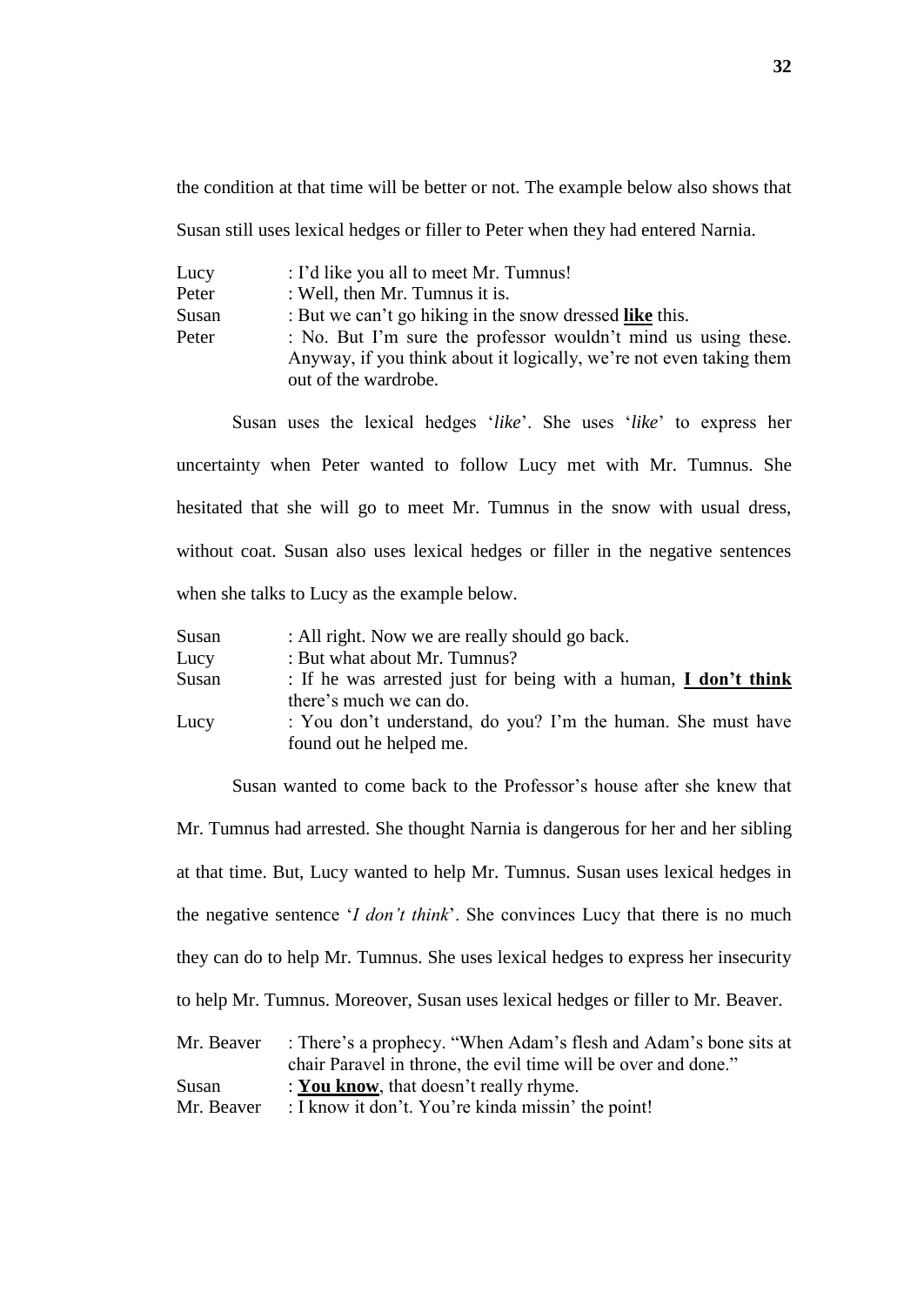Susan uses lexical hedges "*you know*" when she talked to Mr. Beaver. As Fishman said that *'You know'* is a way to get attention or a way to check with one"s interactional partner to see if they are listening, following and attending to the one"s remark. Lexical hedges or filler also used by the Witch in her utterances as the example below.

 $\triangleright$  Lexical hedges or filler used by The Witch:

| : Edmund, I would very much like to meet the rest of your           |
|---------------------------------------------------------------------|
| family.                                                             |
| : Why? They're nothing special.                                     |
| : Oh, I'm sure they're not nearly as delightful as you are. But you |
| see, Edmund, I have no children of my own. And you are exactly      |
| the <b>sort of</b> boy who I could see, one day, becoming Prince of |
| Narnia. Maybe even king.                                            |
|                                                                     |

The Witch uses two lexical hedges in one utterance. They are "*you see*"

and "*sort of*". She used lexical hedges "*you see*" to get Edmund attention in conversation, and used "*sort of*" as a way to express her uncertainty. Besides, The Witch uses pause filler in her utterance when she talked to Edmund as the example below.

| Edmund    | : Couldn't I have some more now?                               |
|-----------|----------------------------------------------------------------|
| The Witch | : No! Don't want to ruin your appetite. Besides, you and I are |
|           | going to be seeing each other very soon.                       |
| Edmund    | : I hope so, Your Majesty.                                     |
| The Witch | : Until then, dear one. <b>Mmm</b> , I'm gonna miss you.       |

The Witch uses pause filler "*Mmm*" in her utterance. She talked to Edmund that she will miss him. But she uses pause filler in her central utterance *"Until then, dear one. Mmm, I"m gonna miss you"*. Pause filler is also categorized as hedges because it is used to express uncertainty. So, The Witch uses pause filler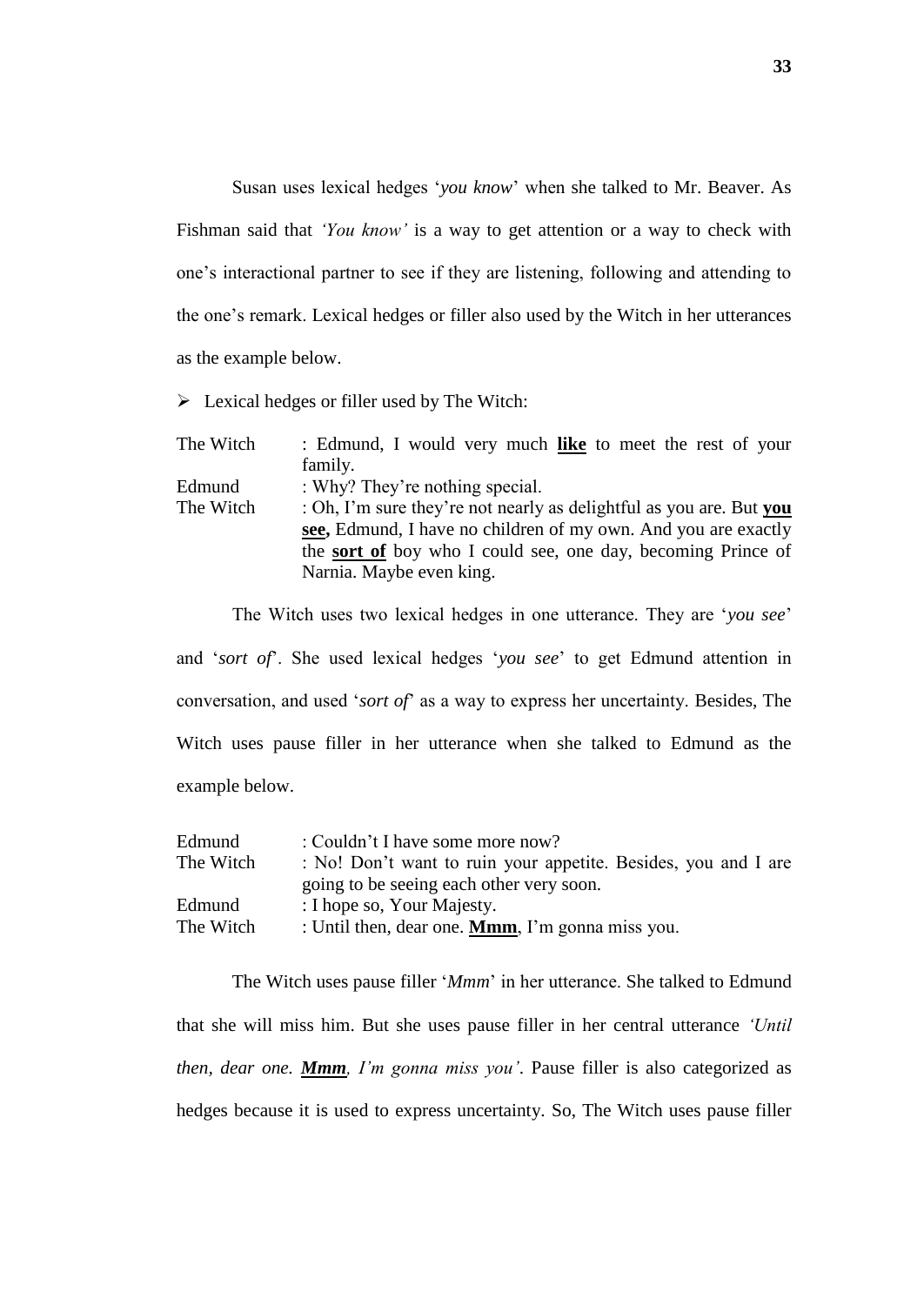because she fells uncertain. The Witch uses lexical hedges or filler in her utterance when she talked to Edmund in the past sentence too.

| The Witch | : Like it?                                                    |
|-----------|---------------------------------------------------------------|
| Edmund    | : Uh Yes, Your Majesty.                                       |
| The Witch | : I thought you might. Tell me, Edmund are your sisters deaf? |
| Edmund    | : No.                                                         |

The Witch uses lexical hedges in past sentence "*I thought*". She uses hedges "*I thought*" when she told to Edmund that someday he will sit in the Chair Paravel as a King. But, it is not certain happen to him, because The Witch will kill him and his sibling first before it will really happen. Below is the example of lexical hedges or filler which is used by The Witch when she talked to Edmund.

| Edmund    | : They just don't listen to me!                                    |
|-----------|--------------------------------------------------------------------|
| The Witch | : You couldn't even do that.                                       |
| Edmund    | : I did bring them halfway. They're at the little house at the dam |
|           | with the Beavers.                                                  |
| The Witch | : Well. I suppose you're not a total loss then, are you?           |

The Witch uses lexical hedges "*well*". She uses "*well*" because she fells lack of confidence with Edmund"s utterance that he had been bringing his family until halfway. The Witch also uses pause filler in her utterance when she talked to The Wolf. It happens when The Wolf found The Fox.

| The Wolf  | : Your Majesty. We found the traitor. He was rallying your     |
|-----------|----------------------------------------------------------------|
|           | enemies near the Shuddering Woods.                             |
| The Witch | : Ah. Nice of you to drop in. you were so helpful to my wolves |
|           | last night. Perhaps you can help me now.                       |
| The Fox   | : Forgive me, Your Majesty.                                    |
| The Witch | : Oh, don't waste my time with flattery.                       |

We know on dialogue above that The Witch uses pause filler "*ah*" in her utterances. She uses it when the wolf brought the fox, as the traitor, to her. She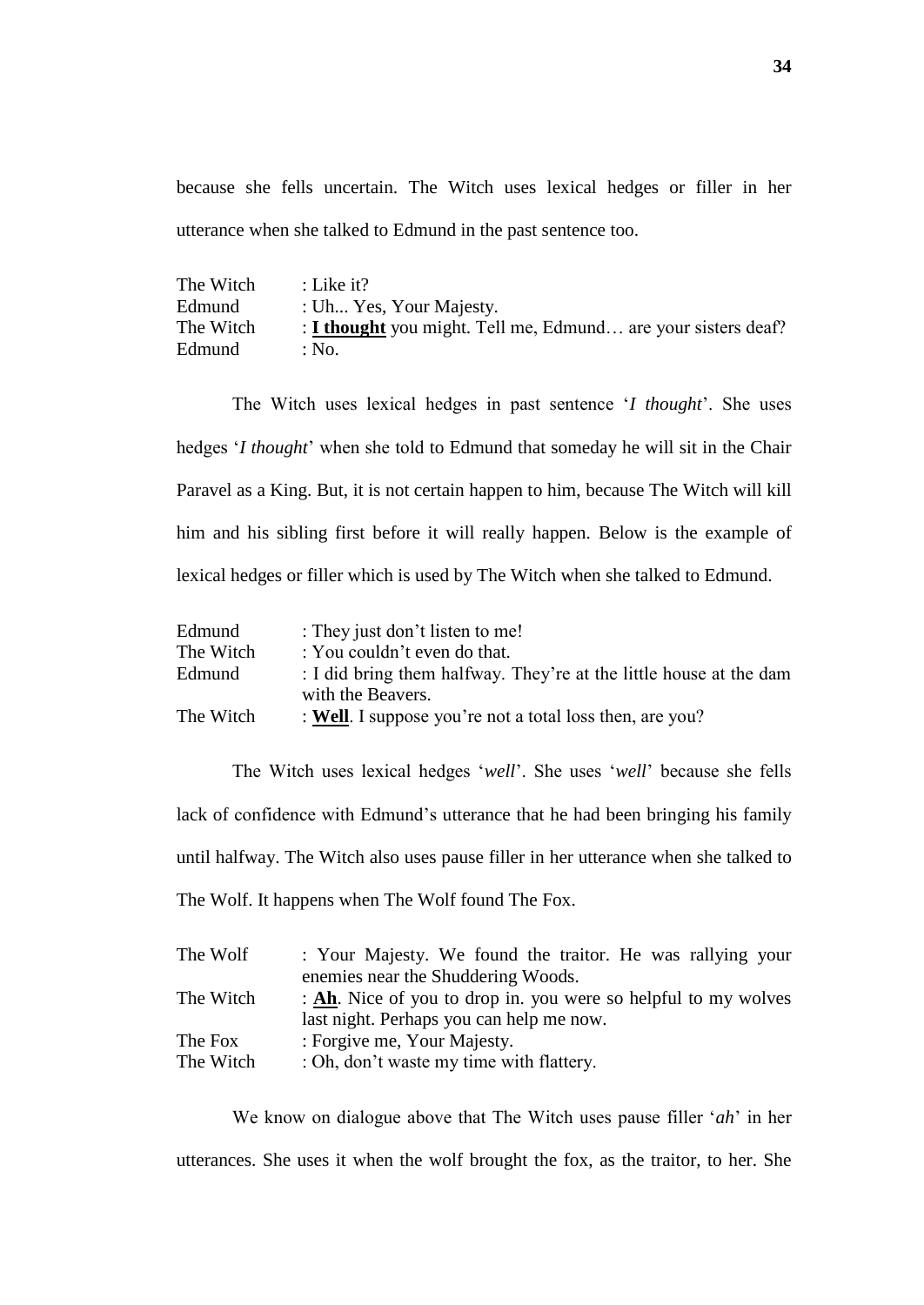uses pause filler to express her uncertainty. Pause filler is categorized as hedges because it shows uncertainty

#### **4.1.1.2 Tag Question**

Tag question is a syntactic device which may express uncertainty. Lakoff said that tag question is usable under certain contextual situations: not those in which a statement would be appropriate, nor those in which a yes-no question is generally used, but in situations intermediate between these. Tag question is mostly featured with the word …….., isn't it?, ……., wasn't he?, ……..., do you?, and etc. The main characters in this movie used this feature in their dialogue. The writer found two tag question used by Lucy Pevensie, one tag question used by Susan Pevensie, and one tag question used by The Witch as the example:

 $\triangleright$  Tag question used by Lucy Pevensie:

The example below is tag question that used by Lucy Pevensie in her utterance. She uses tag question for twice. She uses tag question when she talked to Edmund and Susan in the different aspect. First tag question used when she talked to Edmund as below.

| Lucy   | : Edmund? Oh, Edmund! You got in too! Isn't it wonderful?                                        |
|--------|--------------------------------------------------------------------------------------------------|
| Edmund | : Where have you been?                                                                           |
| Lucy   | : With Mr. Tumnus. He's fine. The White Witch hasn't found out<br>anything about him meeting me. |

Lucy uses tag question "*Isn"t it wonderful?*". She uses it when she knew that Edmund entered Narnia too. She uses tag question "*Isn"t it wonderful?*" to ask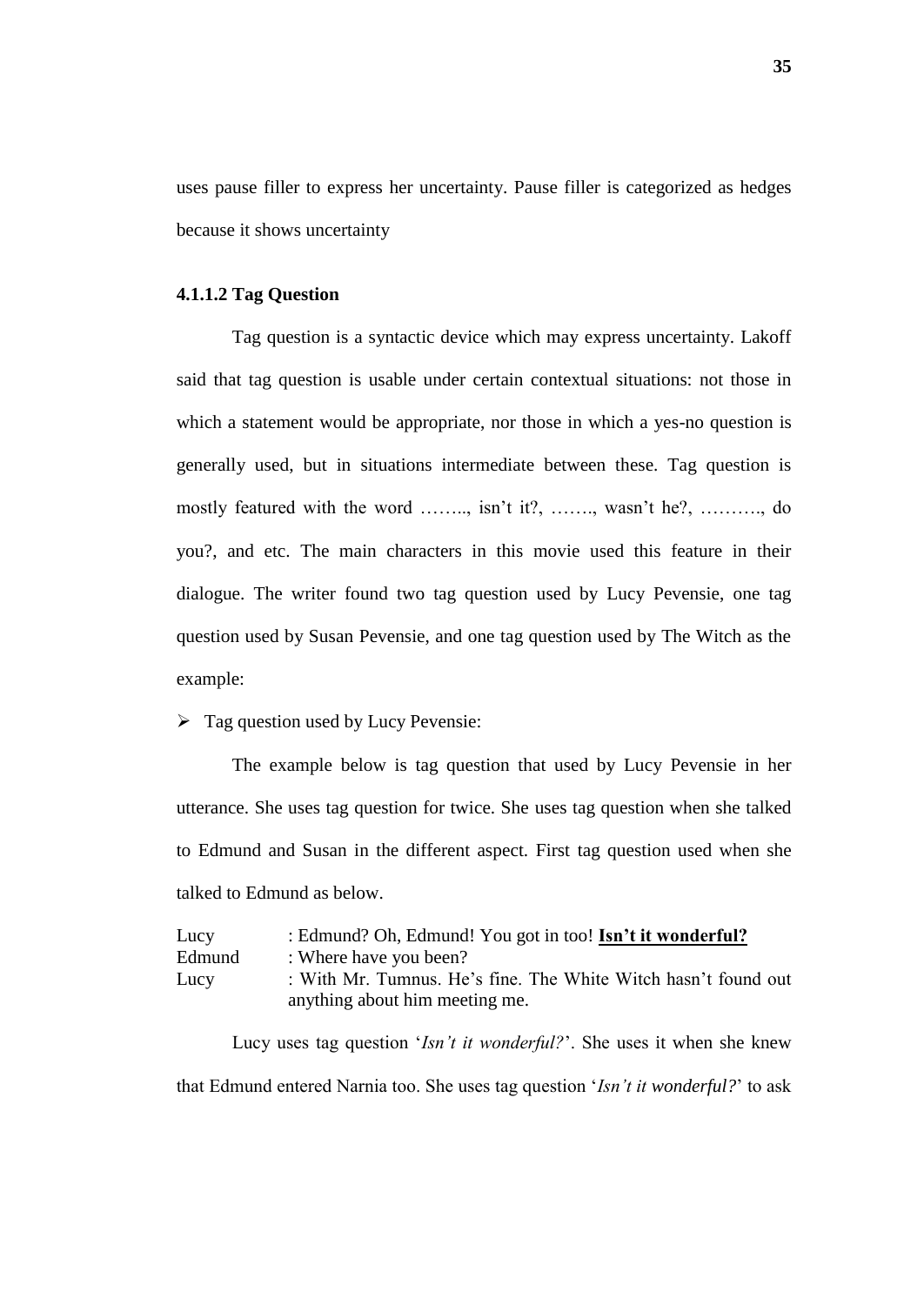Edmund"s confirmation about Narnia. Then, second tag question used by Lucy when she talked to Susan.

| Susan | : All right. Now we really should go back.                      |
|-------|-----------------------------------------------------------------|
| Lucy  | : But what about Mr. Tumnus?                                    |
| Susan | : If he was arrested just for being with a human, I don't think |
|       | there's much we can do.                                         |
| Lucy  | : You don't understand, do you? I'm the human. She must have    |
|       | found out he helped me.                                         |

Lucy uses tag question "*you don"t understand, do you?*" when she told to

Susan that she was the human who made Mr. Tumnus had been arrested by The Witch. She knows as well as Susan what the answer must be, and does not need confirmation about it.

In addition, Susan also uses tag question in her utterance. She uses one tag

question when she talked to Lucy. It is used when Susan and Lucy had entered in

Narnia. The use of tag question by Susan Pevensie is showed as the example below.

 $\triangleright$  Tag question used by Susan Pevensie:

|       | together, didn't we?                                                |
|-------|---------------------------------------------------------------------|
| Susan | : If we ever get back. I'm sorry I'm like that. We used to have fun |
| Lucy  | : We should bring her one back. A whole trunk full!                 |
| Susan | : Mum hasn't had a dress like this since before the war.            |
| Lucy  | : You look like mum.                                                |

Susan uses a tag question in her utterance "*We used to have fun together,* 

*didn't we?*'. She uses tag question when Lucy had an idea to bring a dress like they used to her Mum when they back home. She uses tag question to express her uncertainty and does not need confirmation.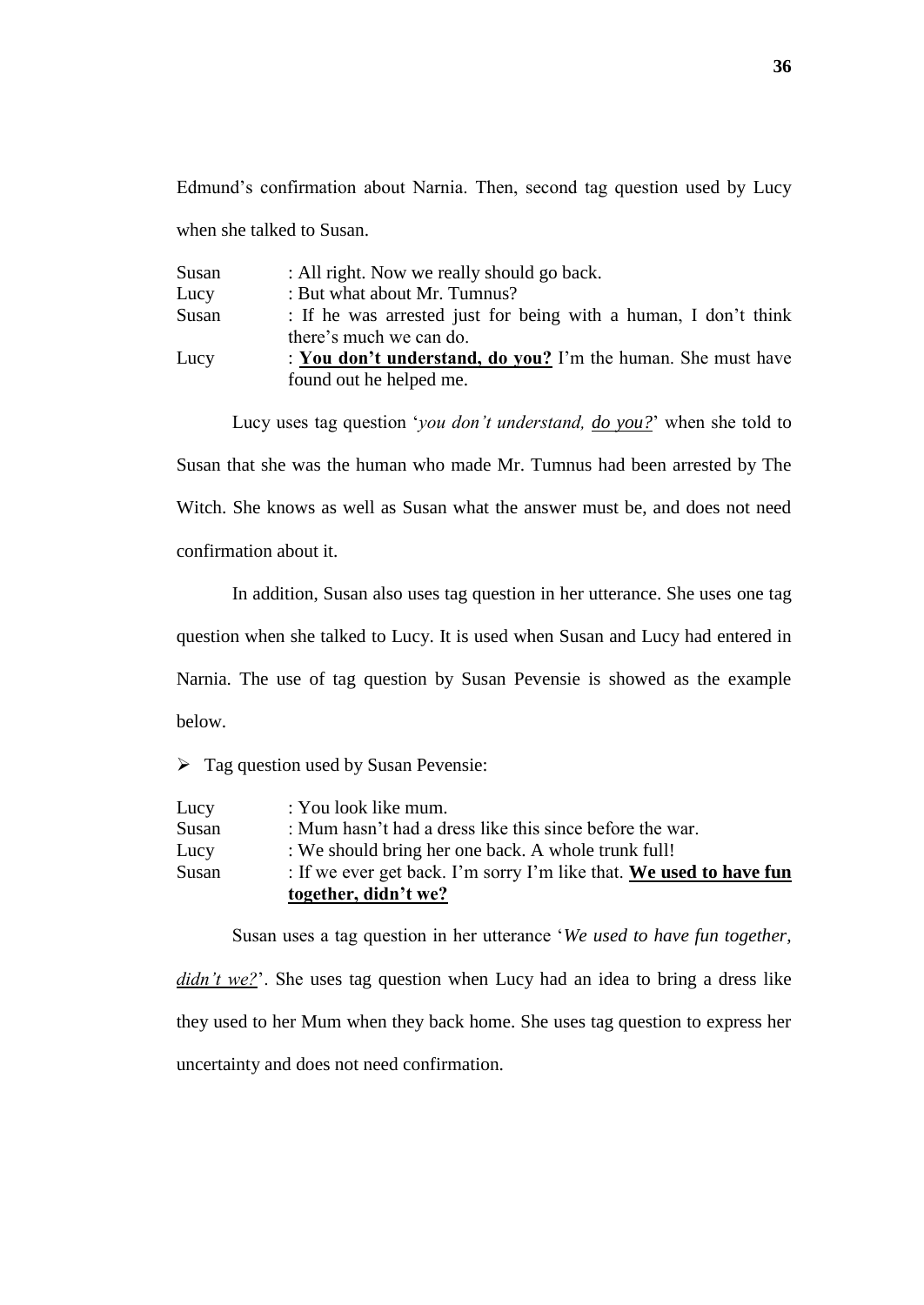Tag question also used by The Witch in her utterances. It is found one tag question that used by The Witch in the movie. She uses tag question when she talked to Edmund as the example below.

 $\triangleright$  Tag question used by The Witch:

| Edmund    | : They just don't listen to me!                                    |
|-----------|--------------------------------------------------------------------|
| The Witch | : You couldn't even do that.                                       |
| Edmund    | : I did bring them halfway. They're at the little house at the dam |
|           | with the Beavers.                                                  |
| The Witch | : Well. I suppose you're not a total loss then, are you?           |
| Edmund    | : Well, I was wondering, could I maybe have some more Turkish      |
|           | delight now?                                                       |

The Witch uses a tag question "*I suppose you"re not a total loss then, are you?*" in her utterance. She fells uncertain with Edmund's utterance that he had been bringing his family to Narnia. She uses a tag because she is seeking confirmation to Edmund.

# **4.1.1.3 Rising Intonation**

Rising intonation is a peculiar sentence intonation pattern only among women. It is not only has the form of declarative answer to a question, but also has the rising inflection typical of a yes-no question and seems like being especially hesitant. This make someone was seeking information and thought that the speaker may has the requisite information. This feature is found only in Lucy Pevensie utterance. The writer does not find any rising intonation in Susan Pevensie and The Witch utterance in the movie. Tag question is used by Lucy as the example below:

 $\triangleright$  Rising intonation on declarative used by Lucy Pevensie

Lucy : Well, I was hiding in the wardrobe in the spare room, and...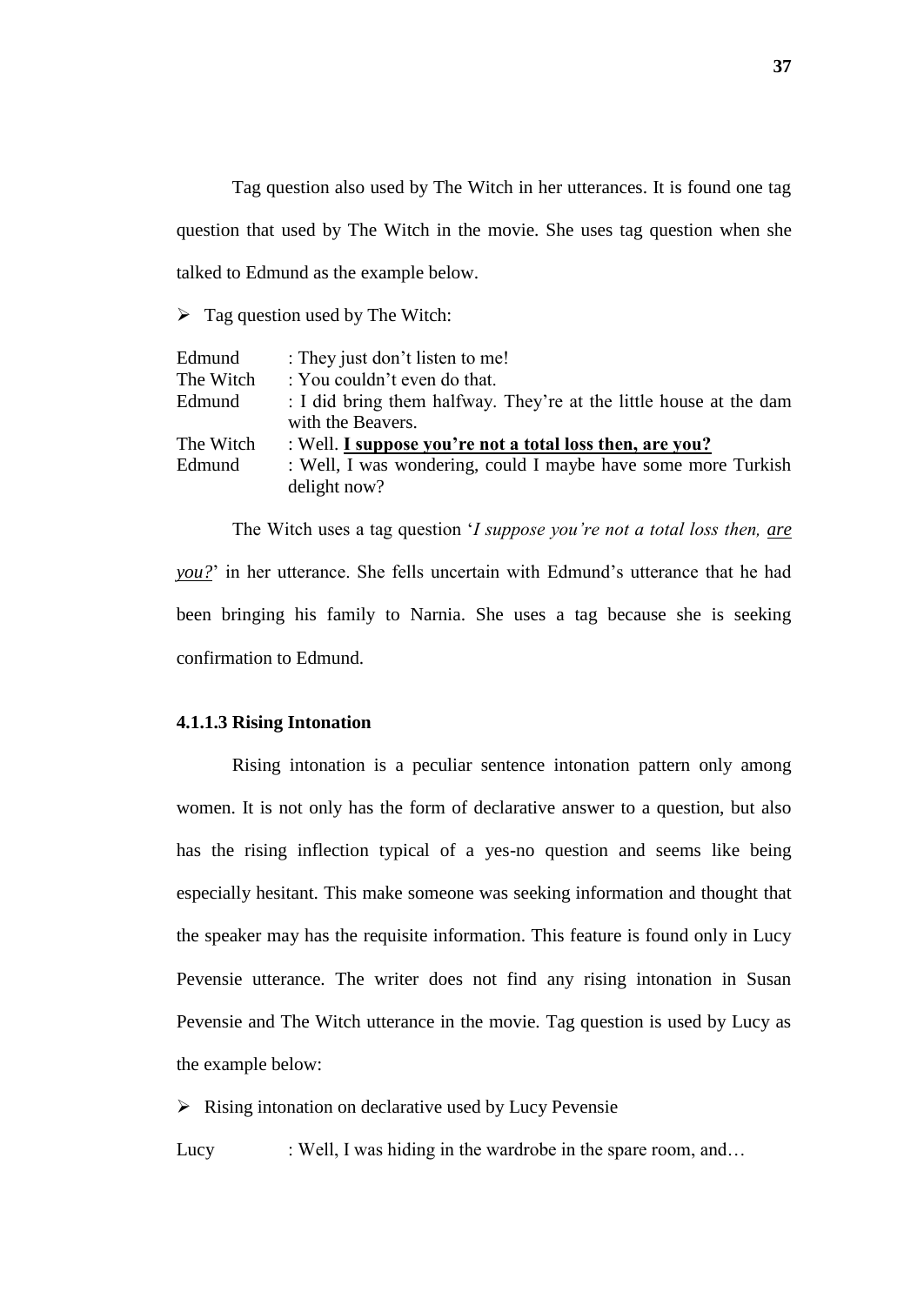# Mr. Tumnus : Spare Oom? Is that in Narnia? Lucy : **Narnia? What's that?**

Lucy uses rising intonation just for one time in all her speech in the movie. It is used in her dialogue with Mr. Tumnus. She uses rising intonation *"Narnia? What"s that?*" when Mr. Tumnus asked to her about spare room. She may have the requisite information to Mr. Tumnus about Narnia. Because she is not sure that she entered Narnia as Mr. Tumnus question.

## **4.1.1.4 Empty Adjective**

The adjective such as *adorable, charming, sweet, lovely, divine, gorgeous, nice,* and *cute* are used by women than by men. These kind adjectives called 'empty' adjective, which means that those only convey an emotional reaction rather than specific information. It also called 'empty' because it is meaning less, can be omitted or changed into another words. Empty Adjective is used by the main characters of this movie as the example below.

 $\triangleright$  Empty adjective used by Lucy Pevensie:

The writer finds eight empty adjectives which are used by Lucy Pevensie in this movie. For example she uses empty adjectives in her dialogue with Mr. Tumnus, Edmund, Peter, and Susan. It shows as below.

|            | Mr. Tumnus : Now, that $\dots$ that is my father.     |
|------------|-------------------------------------------------------|
| Lucy       | : He has a <b>nice</b> face. He looks a lot like you. |
| Mr. Tumnus | : No. No, I'm not very much like him at all, really.  |

First example is empty adjective used by Lucy when she told Mr. Tumnus about his father"s face. Lucy uses empty adjective "*nice*" in her utterance. She uses it when she looked at to the Mr. Tumnus' father's picture. She uses empty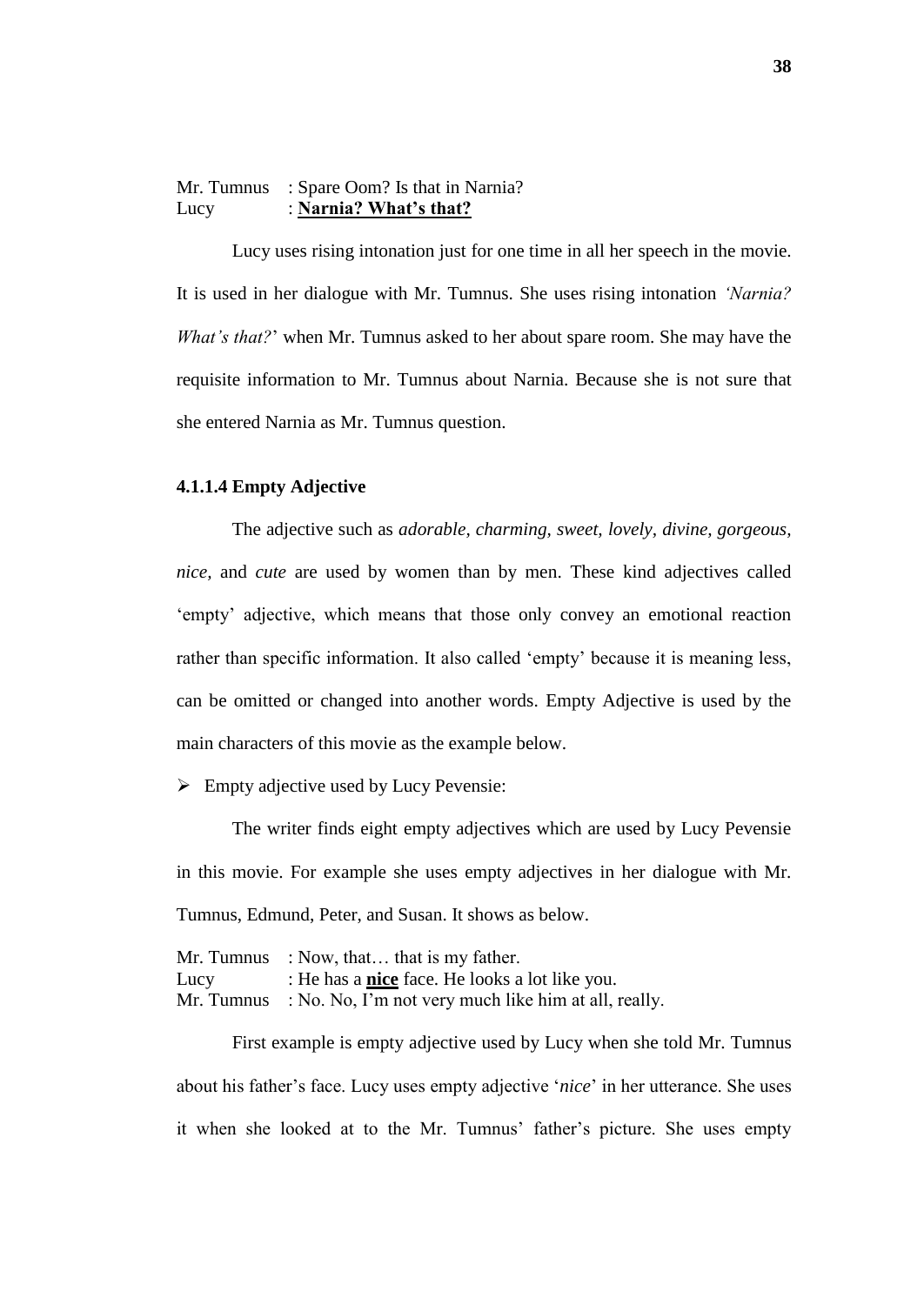adjective for indicates her admiration for the picture and convey an emotional reaction rather than specific information.

Empty adjective also used by Lucy in superlative sentence *"nicest"*. She uses it when she talked to Mr. Tumnus. It happens after she got up from her sleep in Mr. Tumnus house.

| Lucy       | : Oh, I should go.                                      |
|------------|---------------------------------------------------------|
| Mr. Tumnus | : It's too late for that now. I'm such a terrible faun. |
| Lucy       | : Oh, no. you're the <b>nicest</b> faun I've ever met.  |
| Mr. Tumnus | : Then I'm afraid you've had a very poor sampling.      |

Lucy says *"You"re the nicest faun I"ve ever met"* to Mr. Tumnus. It shows that empty adjective "*nicest*" is used by Lucy in her utterance. She uses it to convey her emotional about Mr. Tumnus that he was a good faun.

Empty adjective is used by Lucy when she talked to Edmund too. She uses it after she knew that Edmund had entered Narnia too. She met him after she visited Mr. Tumnus house in Narnia. She met Edmund in her central way when she came back home. The dialogue is showed as the example.

| Lucy   | : Edmund? Oh, Edmund! You got in too! Isn't it wonderful?      |
|--------|----------------------------------------------------------------|
| Edmund | : Where have you been?                                         |
| Lucy   | : With Mr. Tumnus. He's fine. The White Witch hasn't found out |
|        | anything about him meeting me.                                 |

Lucy uses empty adjective "*wonderful*" in her utterance *"Edmund? Oh, Edmund! You got in too! Isn"t it wonderful?"*. She uses "*wonderful*" to express her admiration for Narnia. She asked to Edmund about his opinion about Narnia. Besides, she shows that it was wonderful like she had told.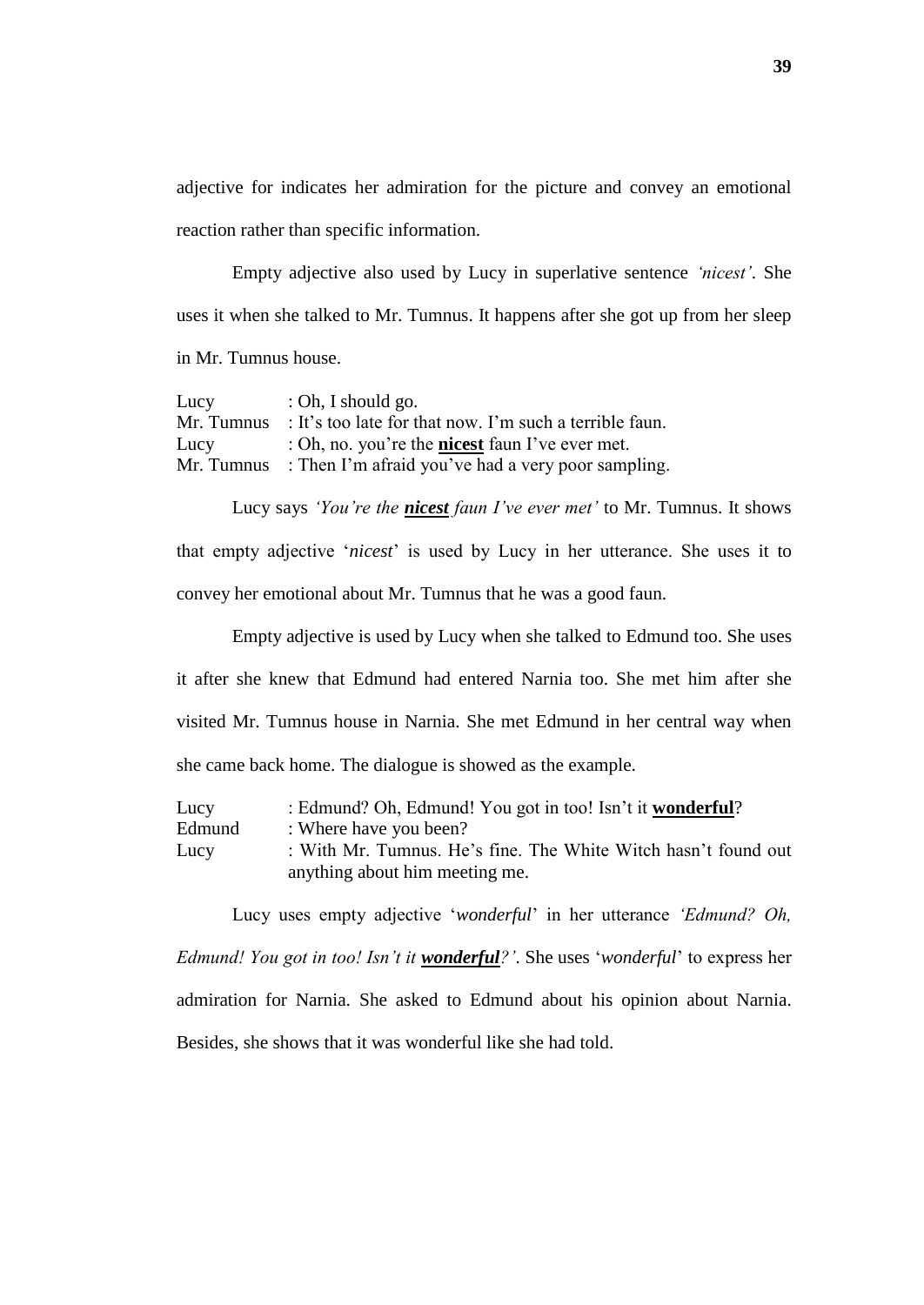Lucy also uses empty adjective in her utterance to her sibling about Mr. Tumnus house. It happens when Lucy and her sibling visited Mr. Tumnus house. Lucy explained about Mr. Tumnus house in their central journey.

| Lucy  | : lots and lots of <b>lovely</b> food, and we'll have lots and lots of |
|-------|------------------------------------------------------------------------|
| Peter | : Lu? Lucy!                                                            |
| Lucy  | : Who would do something like this?                                    |

In her utterance *"… lots and lots of lovely food, and we"ll have lots and lots of...* ' shows that empty adjective '*lovely*' is used by Lucy. She uses it to show her emotion to her sibling that Mr. Tumnus was a kind faun. She also shows her admiration in her utterance by used empty adjective "*lovely*".

Empty adjective *"lovely"* also used by Lucy when she talked to Mr. Beaver about his house. Lucy utterance is found as example below.

| Mr. Beaver | : Ah, blimey! Looks like the old girl has got the kettle on. Nice cup    |
|------------|--------------------------------------------------------------------------|
|            | o'Rosy Lee.                                                              |
| Lucy       | $:$ It's lovely.                                                         |
| Mr. Beaver | : It's merely a trifle, still plenty to do, ain't quite finished it yet. |
|            | It'll look the business when it is, though.                              |

Lucy uses empty adjective "*lovely*" in her utterance *"It"s lovely"* when Mr.

Beaver showed his home. At that time, Lucy amazed about it and used "lovely" to show her admiration.

Moreover, Susan Pevensie uses empty adjective in her utterance too. It is found just one empty adjective she used. Empty adjective which is used by Susan Pevensie presented below.

 $\triangleright$  Empty adjective used by Susan Pevensie:

| Edmund | : It was just a joke!                            |
|--------|--------------------------------------------------|
| Peter  | : When are you gonna learn to grow up?           |
| Edmund | : Shut up! You think you're Dad, but you're not! |
| Susan  | : Well, that was <b>nicely</b> handled.          |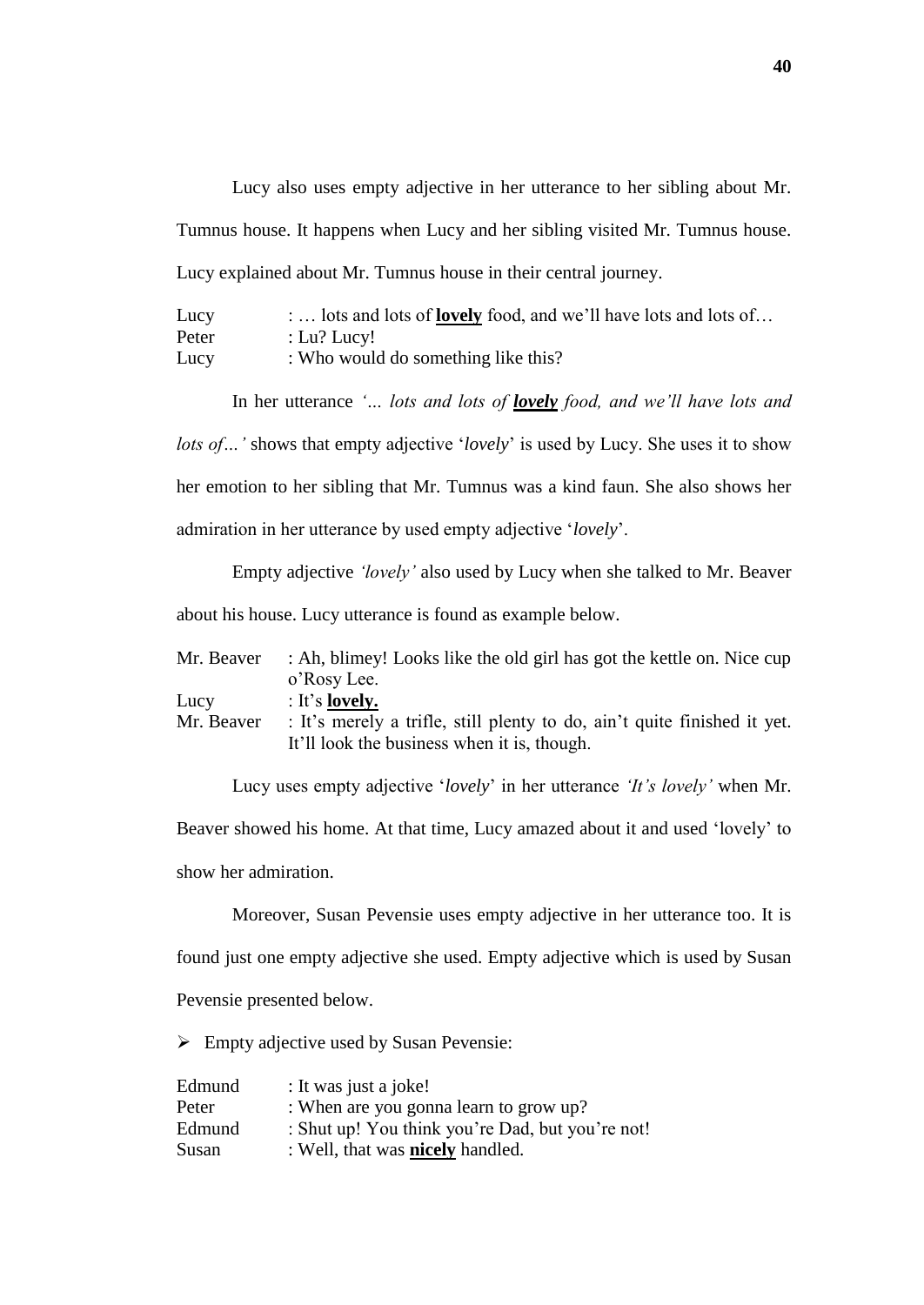Based on the example, Susan uses empty adjective in her utterance *'nicely'*. She uses empty adjective *'nicely'* to convey her emotional reaction to Peter. It shows that she felt little disappointed with Peter who made the condition worse.

Two empty adjective are also found in the Witch utterance. First empty adjective is used when she met Edmund in Narnia. It presents in the dialogue below.

 $\triangleright$  Empty adjective used by The Witch:

| The Witch | : Edmund? I would very much like to meet the rest of your family.                                                                                                                                                                        |
|-----------|------------------------------------------------------------------------------------------------------------------------------------------------------------------------------------------------------------------------------------------|
| Edmund    | : Why? They're nothing special.                                                                                                                                                                                                          |
| The Witch | : Oh, I'm sure they're not nearly as <b>delightful</b> as you are. But you<br>see, Edmund, I have no children of my own. And you are exactly<br>the sort of boy who I could see, one day, becoming Prince of<br>Narnia. Maybe even King. |
|           |                                                                                                                                                                                                                                          |

The example shows that The Witch uses empty adjective "*delightful*" in

her utterance. She uses it to show her approbation and her admiration to Edmund.

She uses it when she talked to Edmund that he was a god one than his another

sibling.

Second empty adjective is used by The Witch in her dialogue with the fox.

It happens when The Wolf found The Fox and dropped him in front of The Witch.

The dialogue presents as below.

| The Wolf  | : Your Majesty. We found the traitor. He was rallying your          |
|-----------|---------------------------------------------------------------------|
|           | enemies near the Shuddering Woods.                                  |
| The Witch | : Ah. Nice of you to drop in. You were so helpful to my wolves last |
|           | night. Perhaps you can help me now.                                 |
| The Fox   | : Forgive me, Your Majesty.                                         |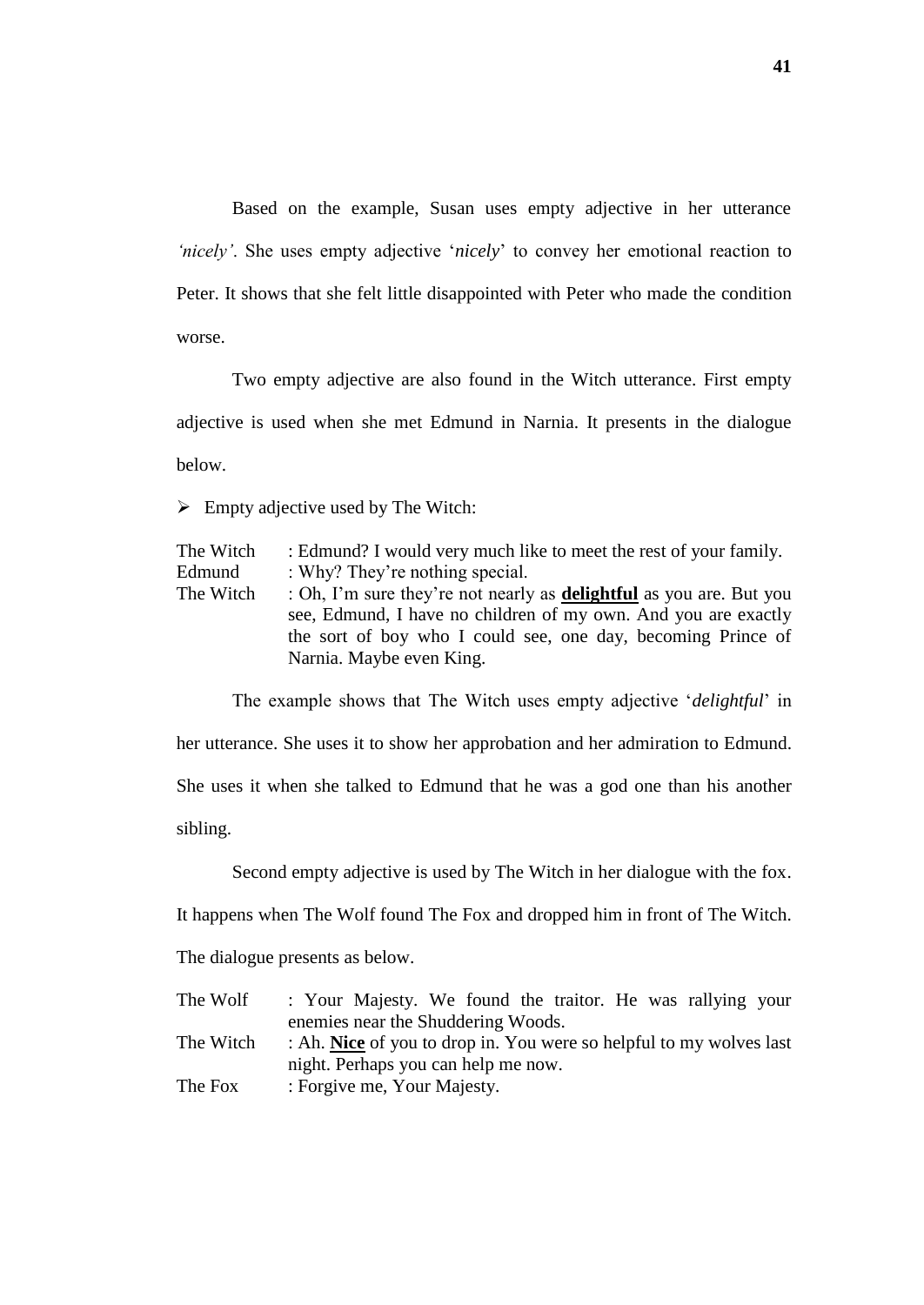*"Ah. Nice of you to drop in. You were so helpful to my wolves last night. Perhaps you can help me now"* is the Witch utterance when the Wolf dropped the Fox in front of her. It shows that the Witch uses an empty adjective *"*nice". She uses an empty adjective "*nice*" to show her emotion. She feels satisfied with the Wolf work.

### **4.1.1.5 Precise Color Term**

One of women"s speech features according Lakoff is *precise color term*. Lakoff gives the example of the lexical difference when women make more precise in naming colors, like *mauve, plum, ecru, lavender, magenta, aquamarine,* and etc. Discrimination of color is relevant for women, but not for men because women are not expected to make decisions on important matters, such as what kind of job to hold. In this movie, the writer does not find any precise color term which is used by the main characters in the movie.

#### **4.1.1.6 Intensifiers**

Intensifiers such as *so, really, just, quite* and *very* are used by the main characters in this movie. Intensifiers are commonly used by women as her attempt to show their strong feeling about something. Lakoff claimed that women use intensifying devices to persuade their addressee to take them seriously.

Intensifiers are found in the main characters utterance. Where Lucy Pevensie uses eight intensifiers, Susan Pevensie uses eleven intensifiers, and The Witch uses seven intensifiers. First example shows the intensifiers used by Lucy Pevensie.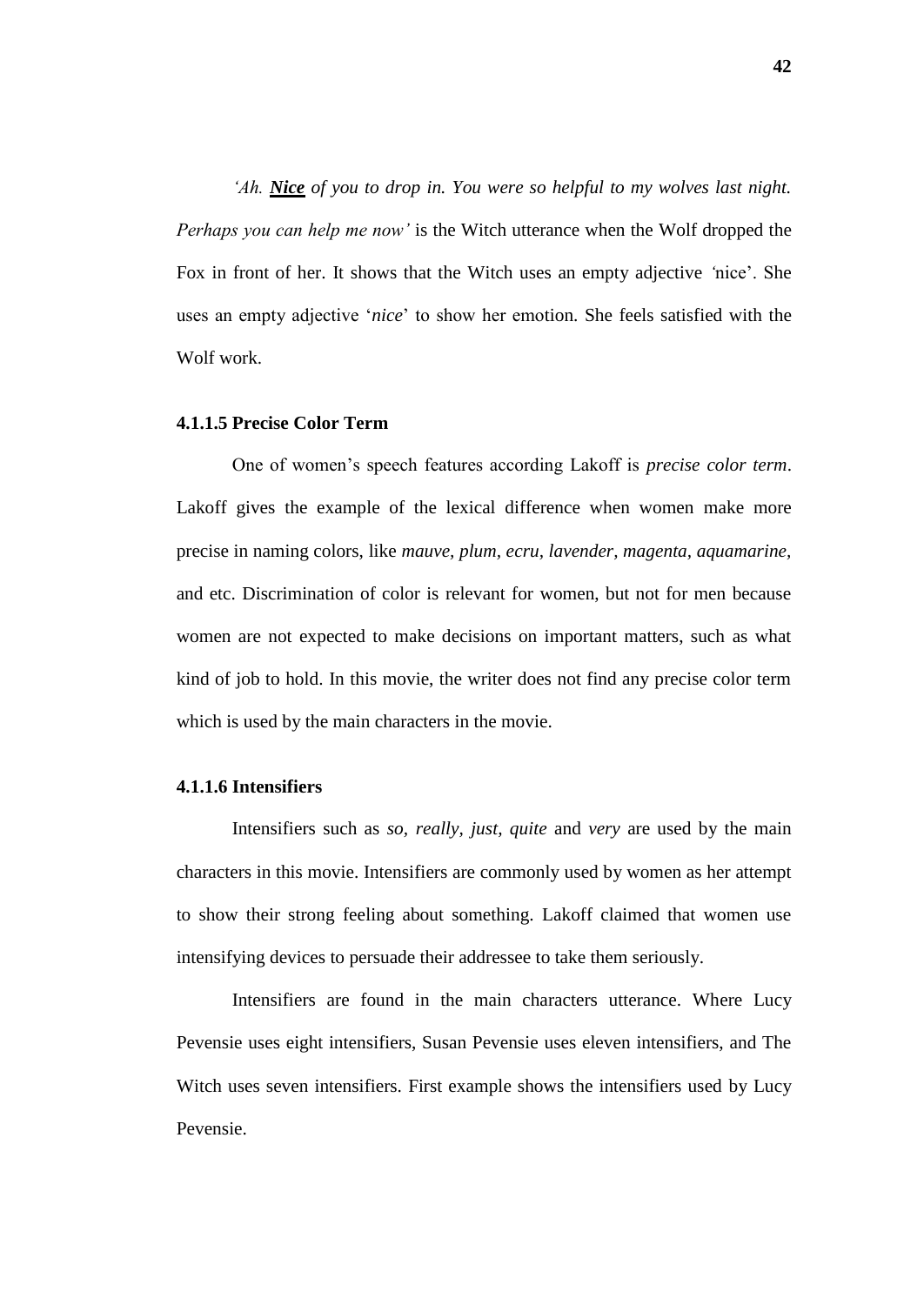$\triangleright$  Intensifiers used by Lucy Pevensie:

| Mr. Tumnus | : Well, then, Lucy Pevensie from the shining city of War Drobe in   |
|------------|---------------------------------------------------------------------|
|            | the wondrous land of Spare Oom, how would it be if you came and     |
|            | had tea with me?                                                    |
| Lucy       | : Well, thank you very much, but I I probably should be getting     |
|            | back.                                                               |
| Mr. Tumnus | : It's only just around the corner. And there'll be a glorious fire |
|            | with toast and tea and cakes. And, perhaps, we'll even break into   |
|            | the sardines.                                                       |
| Lucy       | : I don't know.                                                     |

The utterance *"Well, thank you very much, but I… I probably should be getting back"* is said by Lucy Pevensie to Mr. Tumnus who wanted to invite her came to his house. Lucy uses intensifier "*very*" in her utterance to make Mr. Tumnus knows about how her thankful to him. She uses intensifier "*very*" to strong her utterance and shows her feeling.

Next example shows that Lucy uses intensifiers when she talked to Peter about Narnia. She told Peter that Narnia was real. She found and entered it when they played hide and seek. The utterance shows below.

| Lucy  | : But it was <b>really</b> there.     |
|-------|---------------------------------------|
| Peter | : Susan's right, Lucy. That's enough. |

The utterance *'But... it was <u>really</u> there'* is Lucy's utterance when her siblings did not believe her. Lucy uses intensifier "*really*" in her utterance. In her utterance, she used intensifier "*really*" to make Peter believed her story about Narnia. She wanted her sibling completely believed her. Then, she uses "*very*" to persuade Peter to take her seriously.

Moreover, Lucy also uses intensifiers when she told Edmund about Jadis, The Witch. It presents as her utterance below.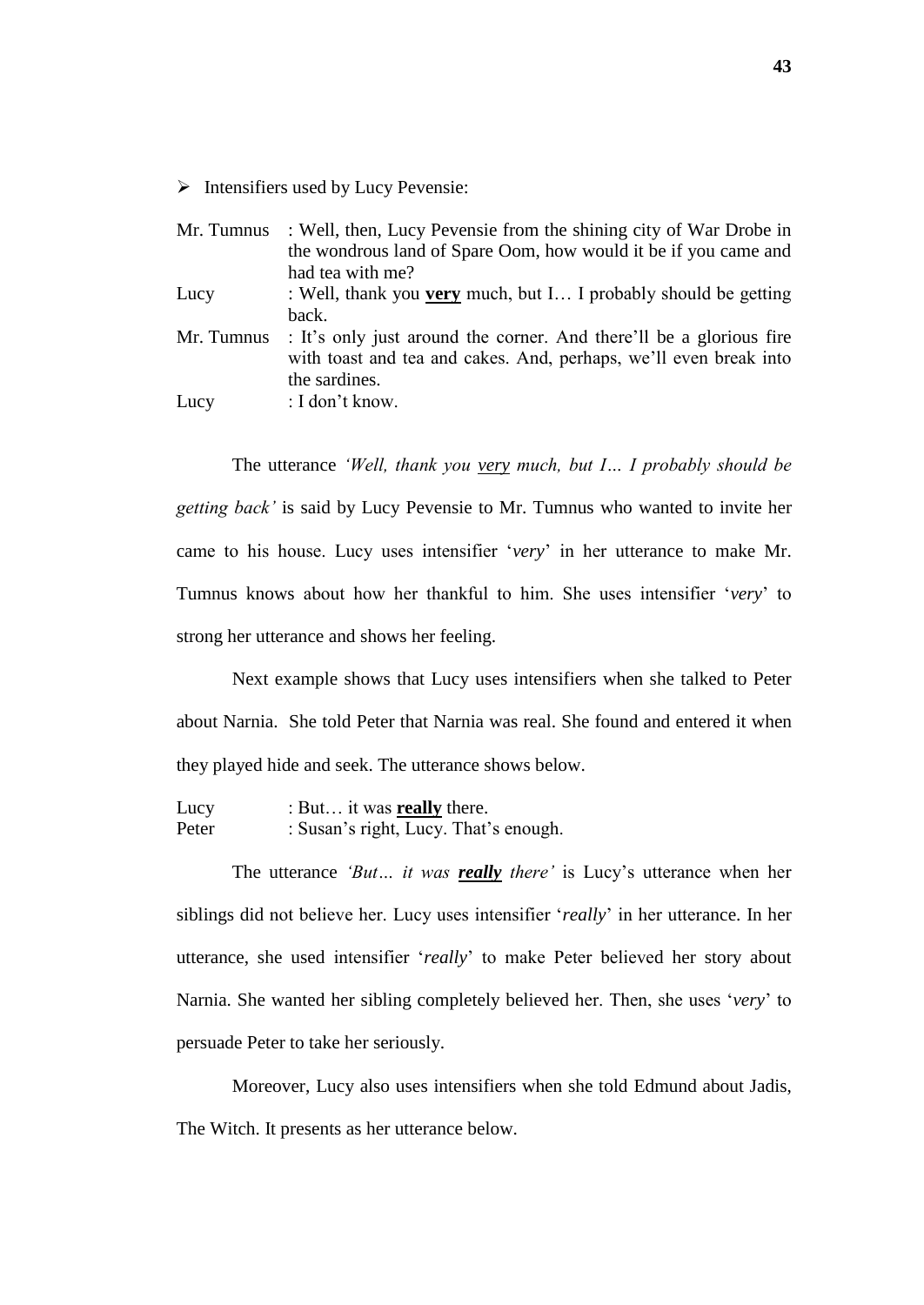| Edmund | : Where have you been?                                                                                      |
|--------|-------------------------------------------------------------------------------------------------------------|
| Lucy   | : With Mr. Tumnus. He's fine. The White Witch hasn't found out                                              |
|        | anything about him meeting me.                                                                              |
| Edmund | : The White Witch?                                                                                          |
| Lucy   | : She calls herself the Queen of Narnia, but she <b>really</b> isn't. Are<br>you all right? You look awful. |
|        |                                                                                                             |

Lucy uses intensifier "*really*" in her utterance "*She calls herself the Queen of Narnia, but she really isn"t. Are you all right? You look awful".* She uses it when she told Edmund about Jadis, The White Witch. She told Edmund that Jadis was not the Queen of Narnia. She uses intensifier "*really*" to persuade Edmund about her information about The Witch.

Lucy also uses intensifiers *"just"* in her utterances to Edmund. She uses it when Peter asked to Edmund to say his sorry to Lucy. Then, Lucy answered Edmund"s sorry uses intensifiers. It shows as the example below.

| Peter  | : Apologize to Lucy. Say you're sorry.                         |
|--------|----------------------------------------------------------------|
| Edmund | : All right! I'm sorry.                                        |
| Lucy   | : That's all right. Some children just don't know when to stop |
|        | pretending.                                                    |
| Edmund | : Oh, very funny.                                              |

*"That"s all right. Some children just don"t know when to stop pretending"*

is Lucy"s utterance to Edmund*.* Lucy uses intensifier "*just*" to strong her statement. She uses it when Edmund asked sorry to her because he ever said her that she sometimes did not know when to stop pretending. Then, Lucy teased him with Edmund's statement in the past with the use intensifier to strong it.

Next, the example of intensifiers which is used Lucy to Susan. The utterance is presented below.

| Susan | : We should go.                          |
|-------|------------------------------------------|
| Lucy  | : I'm so cold. Ah! Susan! Where's Aslan? |
| Susan | : What have they done?                   |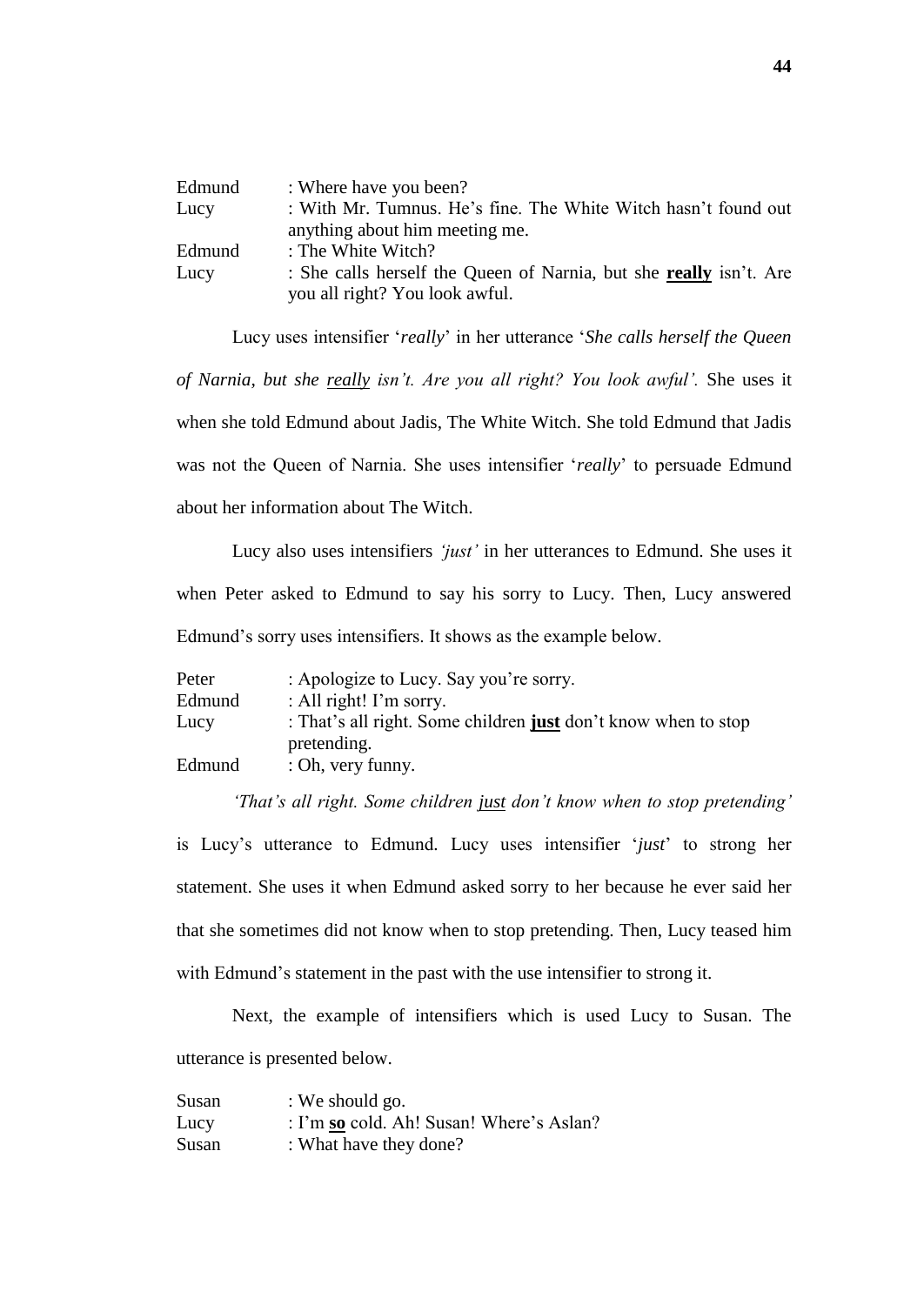Lucy uses intensifier "*so*" in her utterance *"I"m so cold. Ah! Susan! Where"s Aslan?"*. She uses it when she talked to Susan that she was cold. She uses "*so*" in her utterance to strong her utterance and show her really condition.

Intensifiers also use by Susan Pevensie in her utterance. She uses it for eleven times. There are five examples which are presented by the writer.

 $\triangleright$  Intensifiers used by Susan Pevensie:

The first example presents the intensifier which is used by Susan Pevensie when she talked to Lucy. It happens when Lucy woke up Peter and told him about Narnia again.

| Peter | : Shhh! Lucy, what are you talking about?                     |
|-------|---------------------------------------------------------------|
| Lucy  | : Narnia! It's all in the wardrobe like I told you!           |
| Susan | : You've just been dreaming, Lucy.                            |
| Lucy  | : But I haven't! I saw Mr. Tumnus again! And this time Edmund |
|       | went too.                                                     |

The utterance *"You"ve just been dreaming, Lucy"* is said Susan to Lucy. It shows that Susan uses intensifier "*just*" in her utterance. She used it to persuade Lucy that she did not enter to Narnia again. She persuaded Lucy that she had been dreaming.

Susan uses intensifiers in her utterance to Peter too. She uses it after Peter read Maugrim's letter, The Witch's secret police, in Mr. Tumnus house. The letter told her and her siblings about Mr. Tumnus that they had arrested him.

| Lucy  | : Who would do something like this?                              |
|-------|------------------------------------------------------------------|
| Peter | : "The Faun Tumnus is hereby charged with High Treason against   |
|       | Her Imperial Majesty, Jadis, Queen of Narnia, for comforting her |
|       | enemies and fraternizing with humans. Signed Maugrim, Captain    |
|       | of the Secret Police. Long Live the Queen."                      |
| Susan | : All right. Now we are <b>really</b> should go back.            |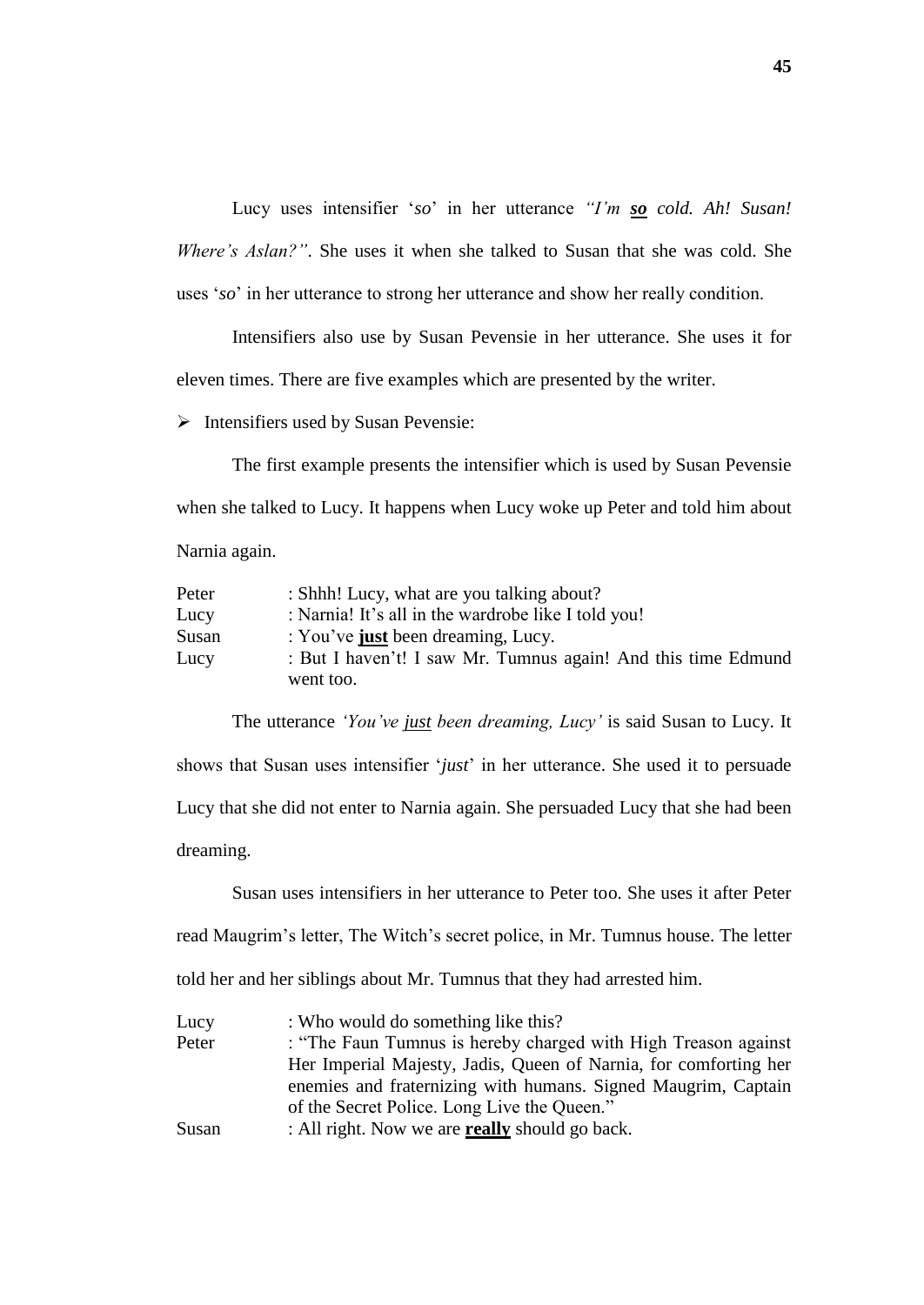Susan uses intensifier "*really*" in her utterance "*All right. Now we are really should go back"*. She uses it when she knew that Mr. Tumnus had arrested with The Witch. She knew that The Witch looked for the Human. So, she wanted to make her siblings believed her to go back to the professor house with the used of intensifier "*really*" in her utterance.

Susan also uses intensifier in her utterance to Lucy. The utterance uttered by Susan when Lucy asked Susan about Mr. Tumnus who has been arrested by The Witch. The dialogue shows below.

| Lucy  | : But what about Mr. Tumnus?                                                            |  |  |
|-------|-----------------------------------------------------------------------------------------|--|--|
| Susan | : If he was arrested just for being with a human, I don't think                         |  |  |
|       | there's much we can do.                                                                 |  |  |
| Lucy  | : You don't understand, do you? I'm the human. She must have<br>found out he helped me. |  |  |

Susan uses intensifier "*just*" in her utterance *"If he was arrested just for* 

*being with a human, I don"t think there"s much we can do"*. She uses it to persuade

Lucy that they can not do anything to help Mr. Tumnus. So, she strengthens her utterance with intensifier "*just*". Besides, Susan also uses intensifier when she talked to Mr. Beaver that she should go home with all her siblings.

| Susan      | : Thank you for your hospitality. But we really have to go.           |  |
|------------|-----------------------------------------------------------------------|--|
| Mr. Beaver | : No, You can't just leave!                                           |  |
| Lucy       | : He's right. We have to help Mr. Tumnus.                             |  |
| Peter      | : it's out of our hands. I'm sorry, but it's time the four of us were |  |
|            | getting home. Ed? Ed? I'm gonna kill him.                             |  |
| Mr. Beaver | : You may not have to. Has Edmund ever been to Narnia before?         |  |

The utterance *"Thank you for your hospitality. But we really have to go"* is said by Susan to Mr. Beaver. Susan uses intensifier "*really*" in her utterance. She attempted to show her strong feeling to Mr. and Mrs. Beaver that she must leaved their home and went back home. Then, she uses "*really*" to strong her utterance.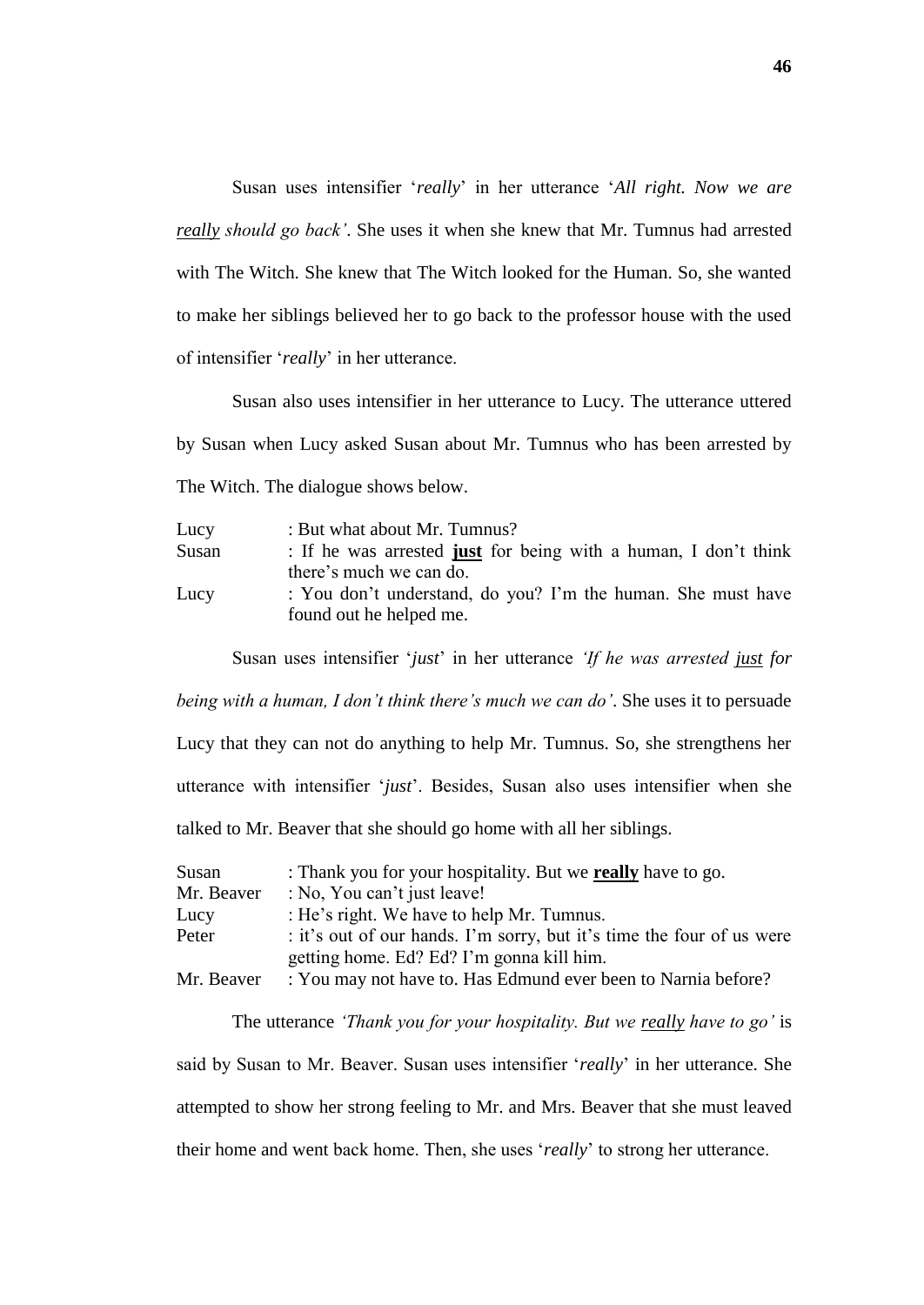Susan also uses intensifiers in her utterance to Mr. Beaver when Edmund entered to the castle of The Witch. Susan and her siblings wanted to help Edmund but Mr. Beaver forbidden it. Because, he knew that it was just The Witch trap to kill them. The dialogue presents below.

| Lucy       | : Edmund!                        |
|------------|----------------------------------|
| Mr. Beaver | : Shhh! They'll hear you! No!    |
| Peter      | : Get off me!                    |
| Mr. Beaver | : You're playing into her hands. |
| Susan      | : We can't just let him go!      |
| Lucy       | : He's our brother!              |

Susan uses intensifier "*just*" in her utterance when she told to Mr. Beaver that they can not let Edmund entered The Witch"s castle. She uses intensifier '*just*' to persuade Mr. Beaver with her utterance that they must help Edmund.

Intensifier not only used by Susan and Lucy, but The Witch uses it in her utterance. Some examples of intensifiers which are used by The Witch presented below.

 $\triangleright$  Intensifiers used by The Witch:

| : Your sister? How many are you?                                  |
|-------------------------------------------------------------------|
| : Four. Lucy's the only one that's been here before. She said she |
| met some faun called Tumnus. Peter and Susan didn't believe her.  |
| I didn't either.                                                  |
| : Edmund, you look so cold. Will you come and sit with me? Now,   |
| how about something hot to drink?                                 |
| : Yes, please, Your Majesty.                                      |
|                                                                   |

Based on the example above, it is found that the Witch uses intensifier "*so*" in her utterance *"Edmund, you look so cold. Will you come and sit with me? Now, how about something hot to drink?"*. Intensifier is used by The Witch to strong her utterance and persuade Edmund that he looks chilled. The Witch still uses intensifier in her utterance when she talked to Edmund as the dialogue below.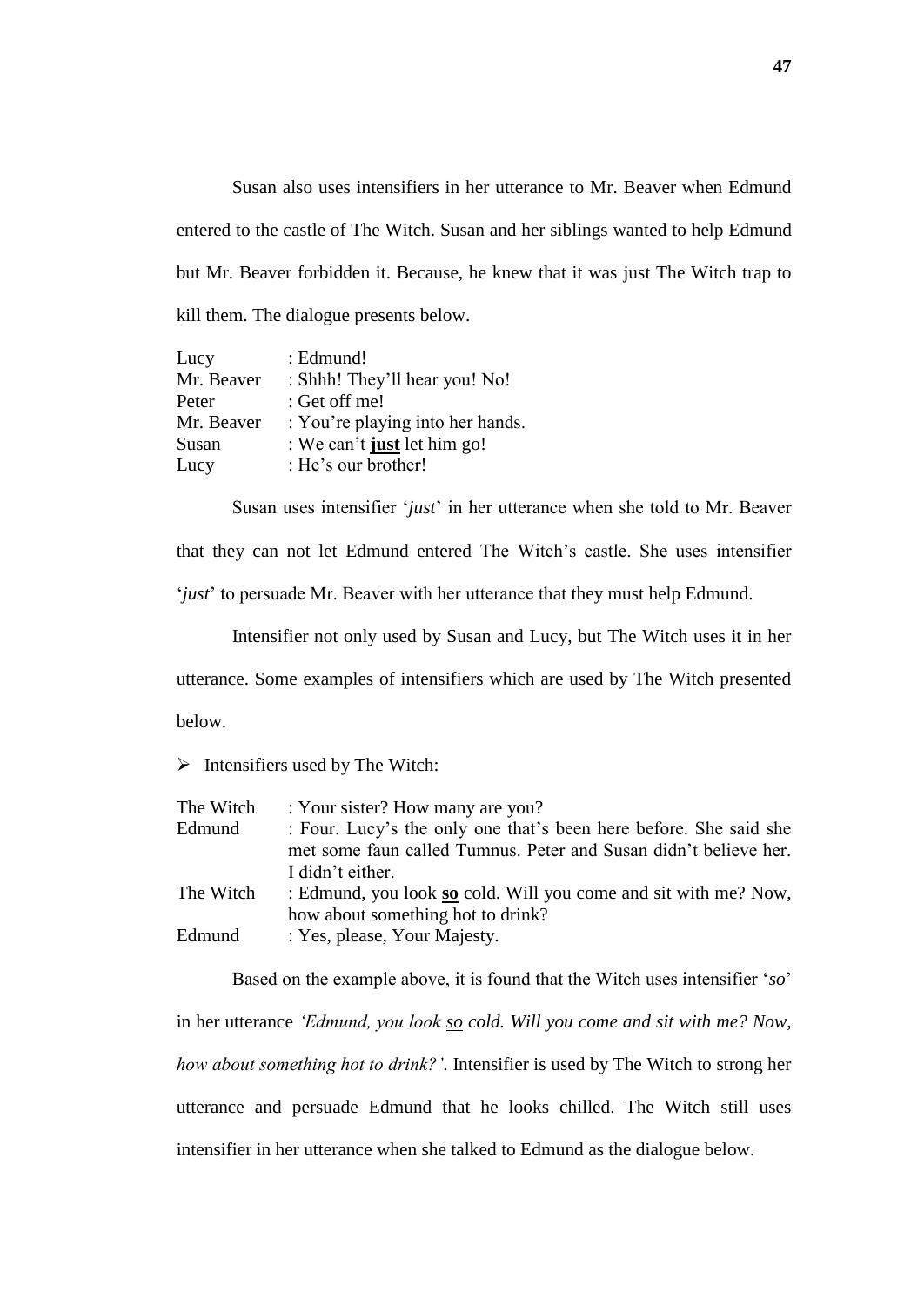The Witch : Edmund? I would **very** much like to meet the rest of your family. Edmund : Why? They're nothing special.<br>The Witch : Oh. I'm sure they're not nearly : Oh, I'm sure they're not nearly as delightful as you are. But you see, Edmund, I have no children of my own. And you are exactly the sort of boy who I could see, one day, becoming Prince of Narnia. Maybe even King.

*"Edmund? I would very much like to meet the rest of your family"* is said

by The Witch to Edmund. The Witch uses intensifier "*very*" in her utterance. She uses it when she talked to Edmund that she wanted to meet with his family. She persuades Edmund with the used intensifier to show her strong feeling. Intensifier also used by The Witch to Edmund as below.

| : Couldn't I have some more now?                                            |  |  |
|-----------------------------------------------------------------------------|--|--|
| The Witch<br>: No! Don't want to ruin your appetite. Besides, you and I are |  |  |
| going to be seeing each other very soon.                                    |  |  |
| : I hope so, Your Majesty.                                                  |  |  |
| : Until then, dear one. Mmm, I'm gonna miss you.<br>The Witch               |  |  |
|                                                                             |  |  |

The Witch uses intensifier "*very*" in her utterance *".... Besides, you and I are going to be seeing each other very soon"*. She uses intensifier "*very*" to show her strong feeling that she wanted to meet Edmund as soon as possible. The Witch also uses intensifier when Edmund came alone to her castle. So, she felt angry about it. It presents as below.

| The Witch | : Then how dare you come alone?!                                   |
|-----------|--------------------------------------------------------------------|
| Edmund    | $: I$ tried!                                                       |
| The Witch | : Edmund, I asked so little of you.                                |
| Edmund    | : They just don't listen to me!                                    |
| The Witch | : You couldn't even do that.                                       |
| Edmund    | : I did bring them halfway. They're at the little house at the dam |
|           | with the Beavers.                                                  |

The Witch uses intensifier "*so*" in her utterance. She felt disappointed to Edmund because he can not brrougth his family to her. To show her feeling about this, she uses intensifier "*so*" in her utterance "*Edmund, I asked so little of you*".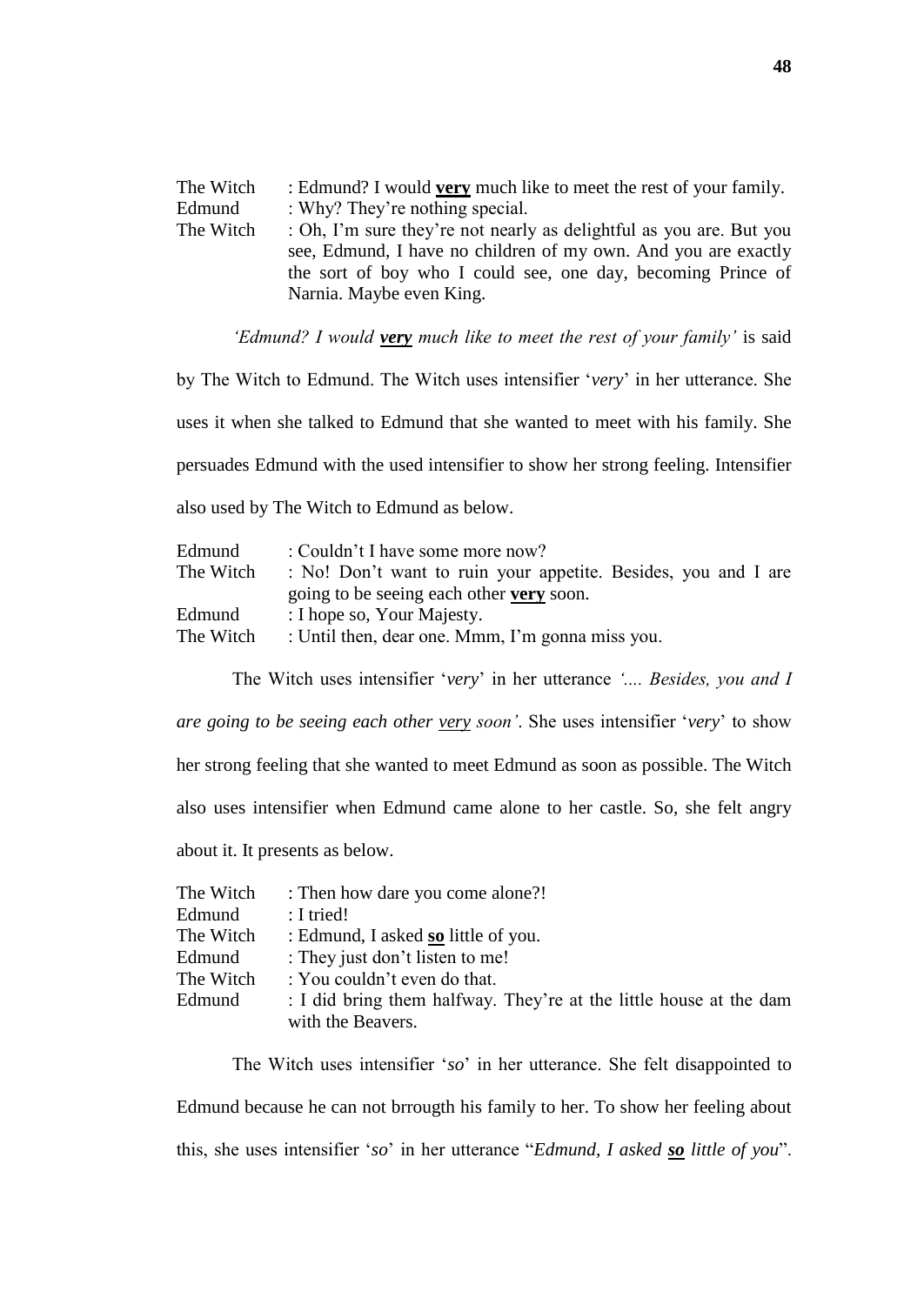Besides, The Witch uses intensifier when she talked to Peter too. It happens when The Witch came to Aslan dominion and asked him to give Edmund to her. The

dialogue shows below.

| Aslant    | : Do not cite the Deep Magic to me, Witch. I was there when it was        |
|-----------|---------------------------------------------------------------------------|
|           | written.                                                                  |
| The Witch | : Then you'll remember well that every traitor belongs to me. His         |
|           | blood is my property.                                                     |
| Peter     | : Try and take him then.                                                  |
| The Witch | : Do you <b>really</b> think that mere force will deny me my right little |
|           | King? Aslan knows that unless I have blood, as the law demands.           |
|           | All of Narnia will be overturned and perish in fire and water. That       |
|           | boy will die on the Stone Table as is tradition. You dare not refuse      |
|           | me.                                                                       |

The Witch uses intensifier "*really*" in her utterance *"Do you really think that mere force will deny me my right… little King? Aslan knows that unless I have blood, as the law demands. All of Narnia will be overturned and perish in fire and water. That boy will die on the Stone Table as is tradition. You dare not refuse me'*. She uses intensifier *'really'* among her question to Peter. She uses intensifier to strengthen her question to Peter.

# **4.1.1.7 Hypercorrect Grammar**

Hypercorrect grammar is the consistent use of standard verb forms. Women tend to use hypercorrect grammar than men. It involves avoidance of coarse language. The writer found two hypercorrect grammars which are used by The Witch, but it does not found in Lucy and Susan Pevensie utterances.

 $\triangleright$  Hypercorrect grammar used by the witch.

Peter : Try and take him then. The Witch : Do you really think that mere force will deny me my right... little King? **Aslan knows that unless I have blood, as the law demands, all of Narnia will be overturned and perish in fire**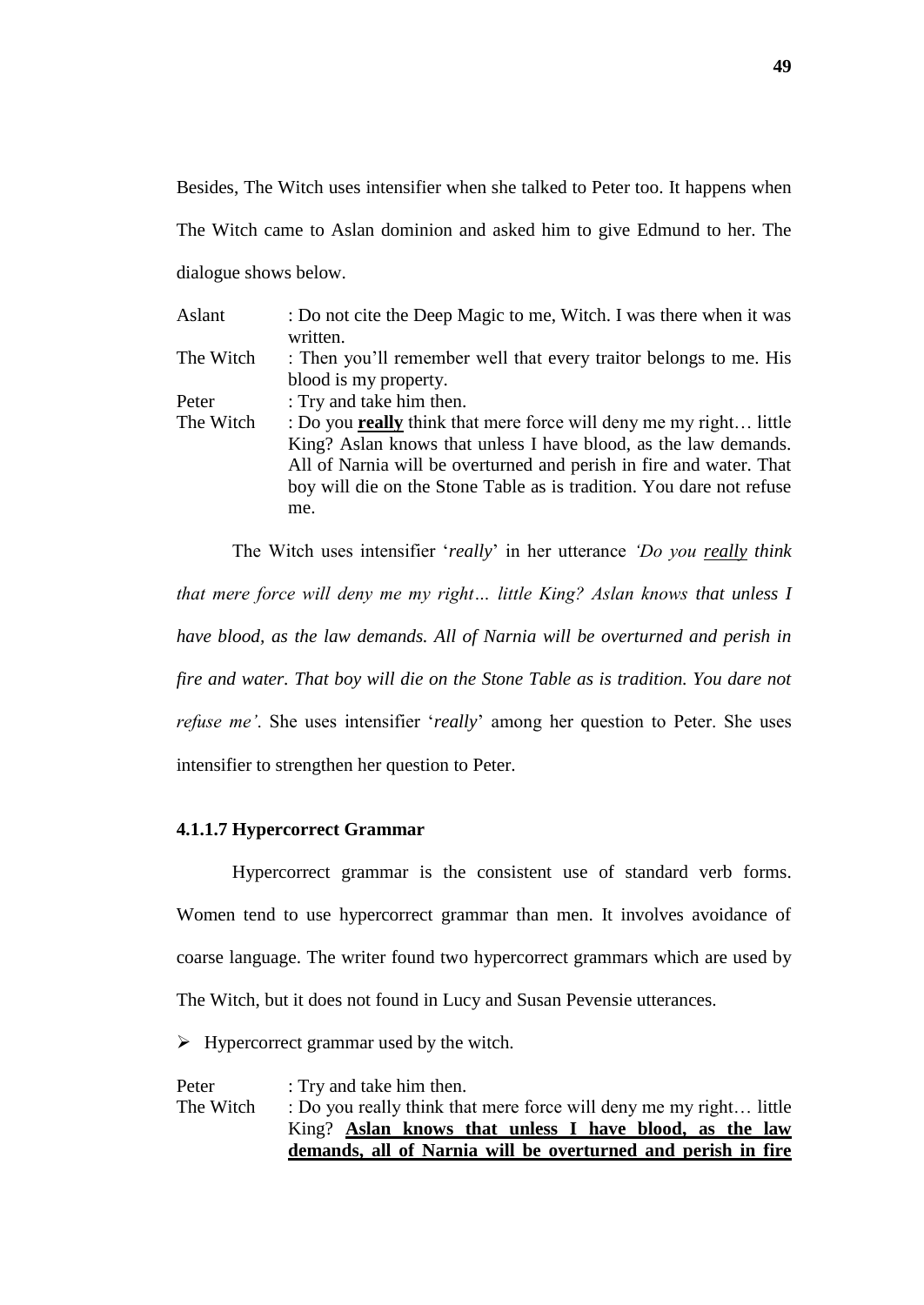**and water. That boy will die on the Stone Table as is tradition.** You dare not refuse me. Aslan : Enough. I shall talk with you alone.

The Witch uses hypercorrect grammar in her utterance *"Do you really think that mere force will deny me my right… little King? Aslan knows that unless I have blood, as the law demands, all of Narnia will be overturned and perish in fire and water. That boy will die on the Stone Table as is tradition. You dare not refuse me'*. As a Queen, she uses standard verb form when she talked to Narnian. She still gives the honor to her addressee. She also uses standard verb form in her utterance to show her authority as a Queen.

The Witch : Wait! Let him first be shaved. Bring him to me. You know, Aslan, I"m a little disappointed in you. **Did you honestly think by all this that you could save the human traitor? You are giving me your life and saving no one.** So much for love. **Tonight… the Deep Magic will be appeased! But tomorrow, we will take Narnia forever!** It that knowledge, despair… and die! The great cat… is dead! The Witch : General. Prepare your troops for battle. However short it may be.

Susan : It's too late. He's gone. He must have known what he was doing.

The Witch uses hypercorrect grammar in her utterance as the example above. She uses correct grammar when she talked to Aslan, The King. Besides, she also uses correct grammar when she declared to her people before she killed Aslan. She uses the standard verb form to keep her good attitude as a Queen.

## **4.1.1.8 Superpolite Form**

Women often use superpolite forms, the decision is living up the willingness of the addressee. It also makes the implicit assumption that the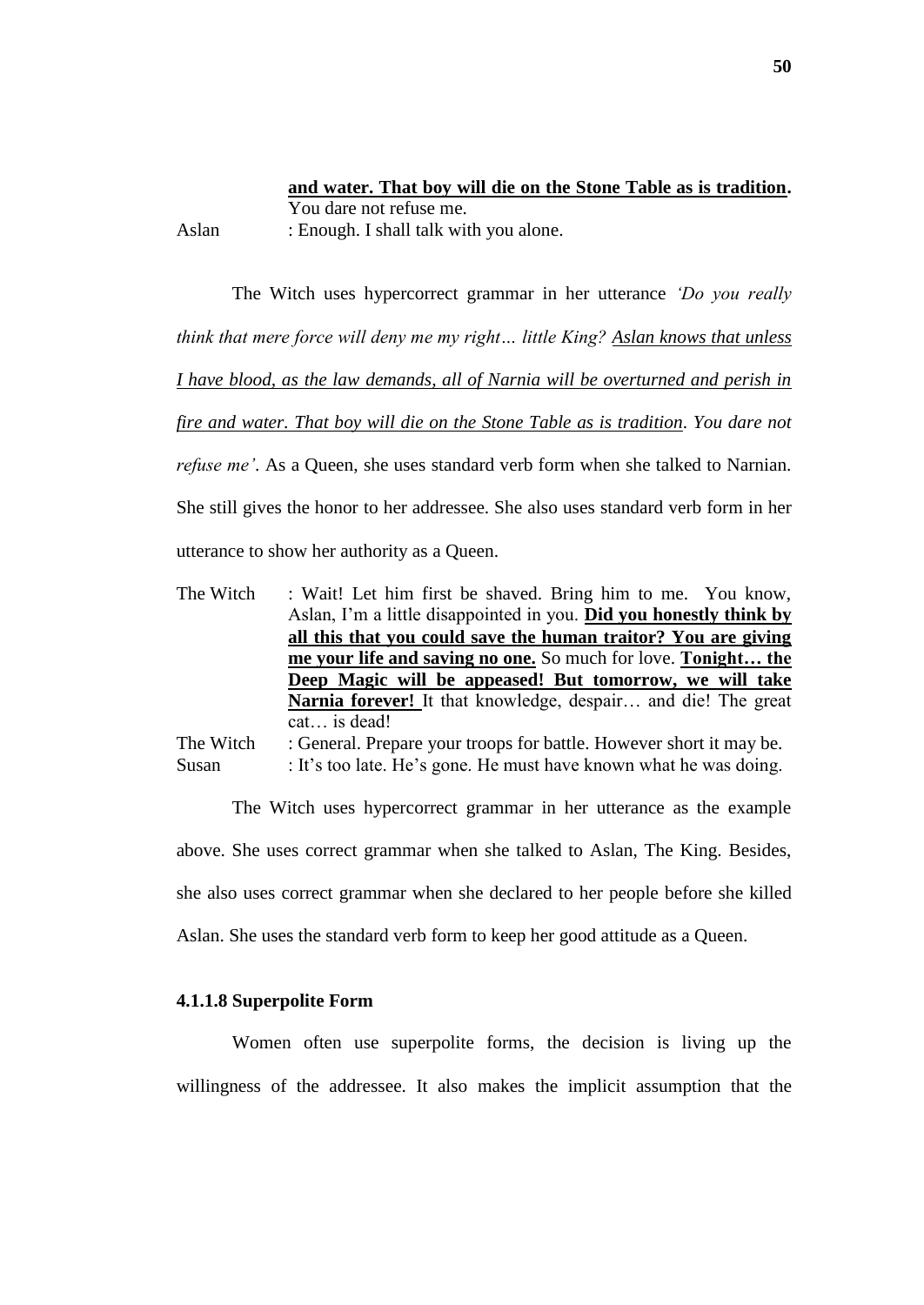addressee will answer 'yes'. This feature is found in the main characters' utterances in this movie.

The first example is Lucy utterance when she uses superppolite forms in the movie. There are five examples presented below.

 $\triangleright$  Superpolite forms used by Lucy Pevensie

| Lucy  | : We could play hide and seek.           |
|-------|------------------------------------------|
| Peter | : But we're already having so much fun.  |
| Lucy  | : Come on, Peter, please. Pretty please? |

Lucy uses superpolite form when she asked to play hide and seek to Peter. She uses superpolite form in her utterance "*Come on, Peter, please. Pretty please?"* to make Peter agreed with her opinion and will answer "yes". Besides, Lucy also uses superpolite forms when she talked to Mr. Tumnus as below.

Lucy : **If you don't mind my asking**, what are you? Mr. Tumnus : Well, I'm a... well, I'm a faun. And what about you? You must be some kind of beardless dwarf? Lucy : I'm not a dwarf! I'm a girl! And actually, I'm tallest in my class.

Lucy used superpolite form in her utterance "*If you don"t mind my asking, what are you?"* when she asked to Mr. Tumnus. As a young woman, she uses superpolite form to give honor to people who older than her. It shows that she was a good woman.

| Lucy       | : This is an awfully big wardrobe.                                    |  |
|------------|-----------------------------------------------------------------------|--|
| Mr. Tumnus | : War Drobe? I'm sorry. Please allow me to introduce myself. My       |  |
|            | name is Tumnus.                                                       |  |
| Lucy       | : <b>Pleased to meet you</b> , Mr. Tumnus. I'm Lucy Pevensie. Oh, you |  |
|            | shake it.                                                             |  |

Lucy uses superpolite form "*Pleased to meet you, Mr. Tumnus. I"m Lucy* 

*Pevensie. Oh, you shake it"* when Mr. Tumnus introduced himself to Lucy. As a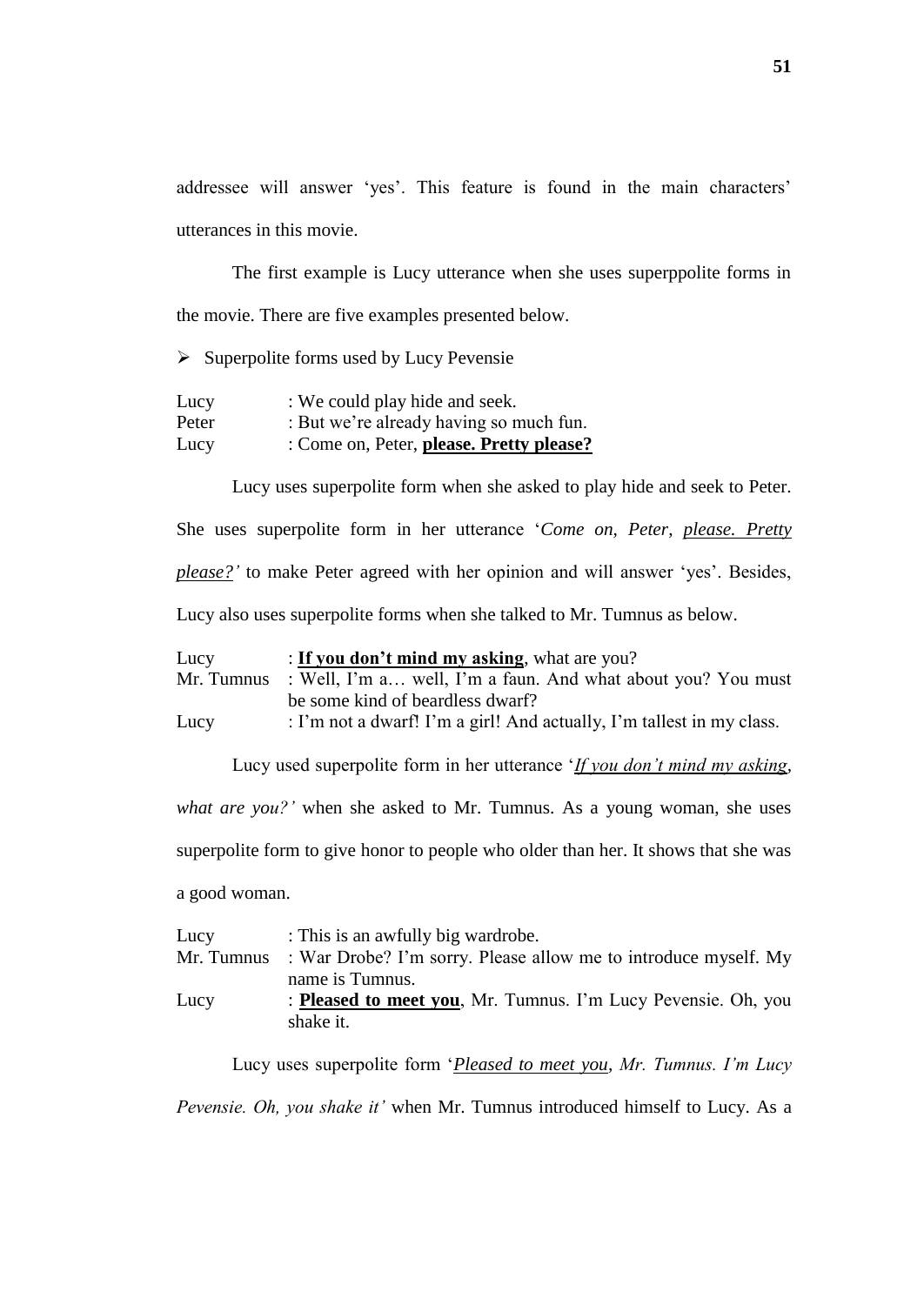woman, she was a polite woman. She does not use rough sentence when she talks to her addressee.

Lucy still uses superpolite forms when she talked to Mr. Tumnus. It shows when she came to Mr. Tumnus' house and offered her help to Mr. Tumnus.

Mr. Tumnus : Well, here we are. Come along. After you. Lucy : **May I help you with that?** Mr. Tumnus : Thank you very much.

Lucy uses superpolite form "*May I help you with that?*" when she offered her help to Mr. Tumnus. She uses a polite language with the used "*may"* in her sentence. Moreover, Lucy also used superpolite forms in her utterance to Mr. Tumnus when Mr. Tumnus offered some music to her. The dialogue presents below.

| Lucy       | : What? No presents for a hundred years?                           |
|------------|--------------------------------------------------------------------|
| Mr. Tumnus | : Always winter, never Christmas. It's been a long winter. But you |
|            | would have loved Narnia in summer. We fauns danced with the        |
|            | dryads all night, and you know, we never got tired. And music. Oh, |
|            | such music! Would would you like to hear some now?                 |
| Lucy       | : Oh! Yes, please.                                                 |

Lucy uses superpolite form by using '*please*' in her utterance '*Oh! Yes, please*". *"Please"* indicated that to accede will be to do something for the speaker. Lucy wanted Mr. Tumnus to play the music of his flute with polite request.

Superpolite forms not only used by Lucy in her utterance but Susan uses superpolite forms also in her utterance. It is found two superpolite forms used by Susan in the movie.

 $\triangleright$  Superpolite forms used by Susan Pevensie:

The first superpolite forms show when Susan talked to Peter. The utterance is uttered by Susan when Peter asked to her to cross the frozen waterfall.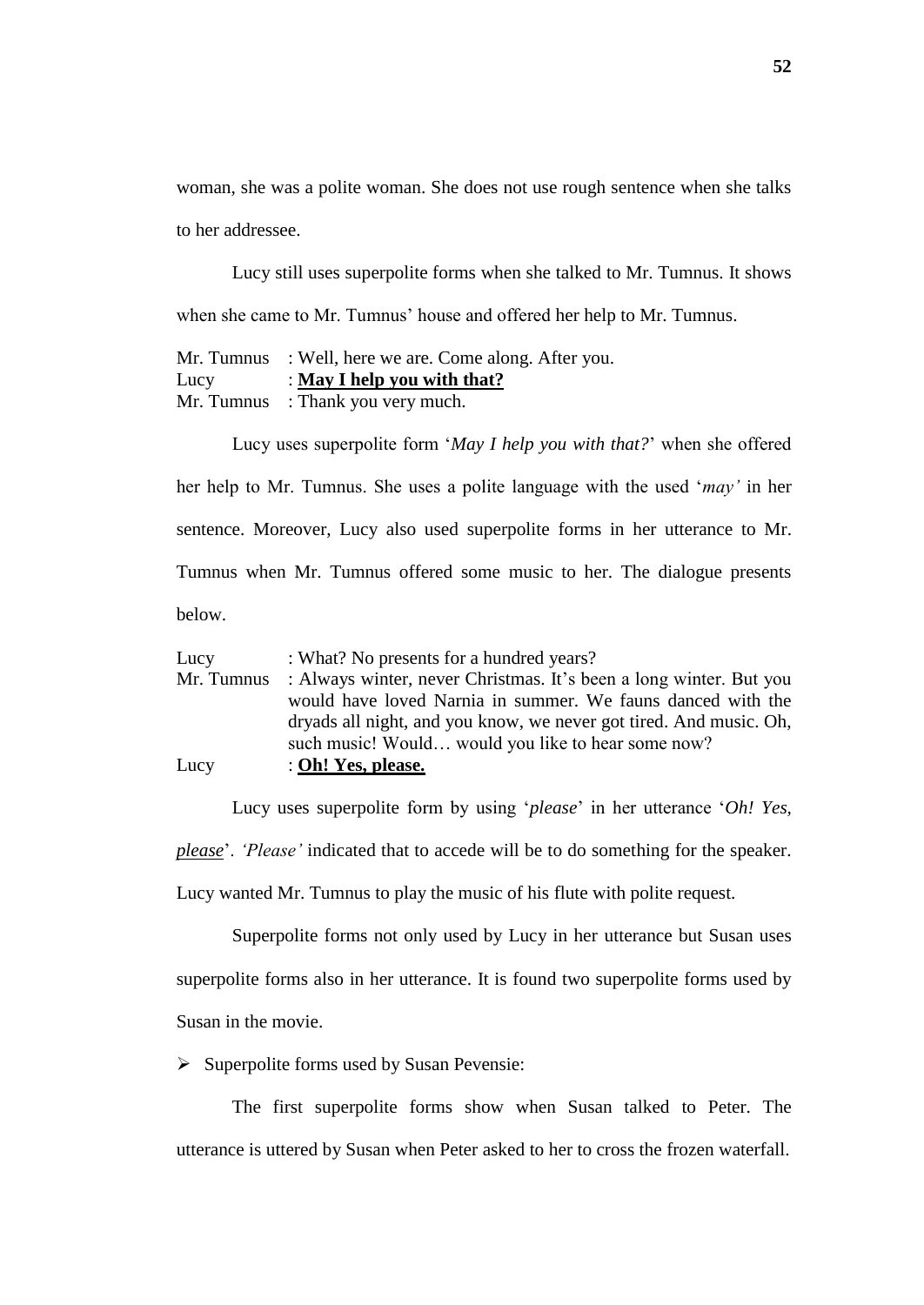| Peter | : Come on!                                      |
|-------|-------------------------------------------------|
| Susan | : Wait! Will you think about this for a minute? |
| Peter | : We don't have a minute.                       |
| Susan | : I'm just trying to be realistic.              |

Susan uses superpolite form in her utterance "*Will you think about this for a minute?*". She uses "*will you"* in her utterance indicated as suggesting that the addressee has the final decision to do. She suggested to Peter that they have to think first the way before they cross the frozen waterfall.

The second example is superpolite forms used by Susan when she talked to Aslan. She asked Aslan to follow him. The dialogue shows below.

| Aslan | : Shouldn't you both be in bed?                          |
|-------|----------------------------------------------------------|
| Lucy  | : We couldn't sleep.                                     |
| Susan | : Please, Aslan. Couldn't we come with you?              |
| Aslan | : I would be glad of the company for a while. Thank you. |

Susan uses superpolite form "*Please, Aslan. Couldn"t we come with you?*"

in her utterance. She uses phrase with a negative *"couldn"t*" indicates that she seems to suggest with the stronger request. The assumption is the addressee will not refuse it. So, Susan uses a polite request to Aslan with the use a negative phrase to make Aslan can not refuse it.

Superpolite forms also used by The Witch in her utterances. It is found one superpolite forms which is used by The Witch. It presents as below.

 $\triangleright$  Superpolite forms used by the Witch:

| : Edmund, you look so cold. Will you come and sit with me? |  |
|------------------------------------------------------------|--|
| Now, how about something hot to drink?                     |  |
| : Yes, please, Your Majesty.                               |  |
| : Your drink, sire.                                        |  |
|                                                            |  |

The Witch uses a superpolite form in her request utterance "*Will you come and sit with me?*". She uses it when she met Edmund and asked him to sit with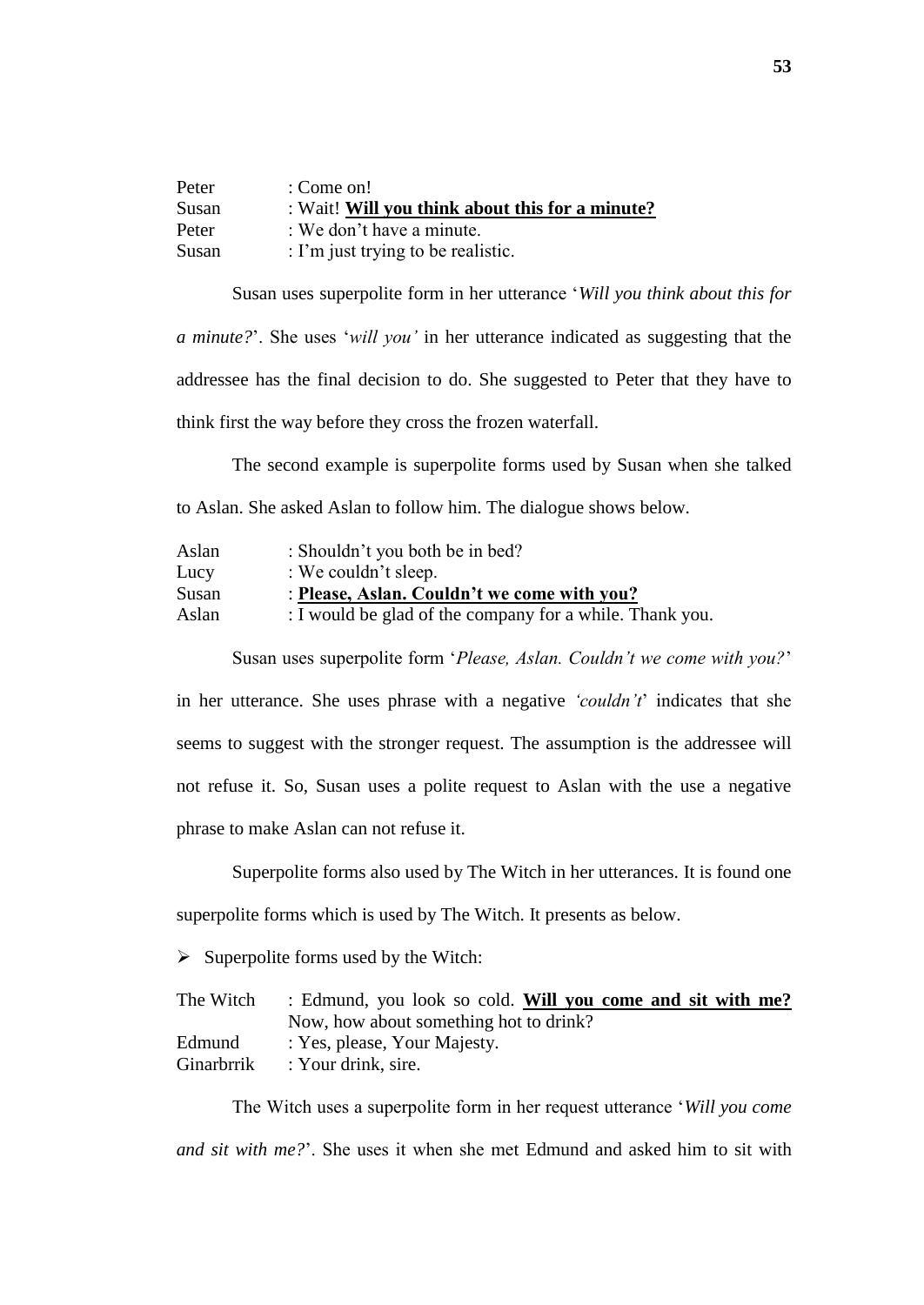her. She wanted Edmund will do something as her request. So, she uses polite form "*will you*" in her utterance.

#### **4.1.1.9 Avoidance of Strong Swear Words**

Women tend to use the softer strong swear words as like *goodness me, oh dear, oh fudge, etc*. In the data analysis, the writer finds an avoidance of strong swear word which is produced by The Witch. The writer does not find in the Lucy and Susan"s utterance.

 $\triangleright$  Avoidance of strong swear words used by The Witch.

| : Couldn't I have some more now?                                      |  |
|-----------------------------------------------------------------------|--|
| : No! Don't want to ruin your appetite. Besides, you and I are        |  |
| going to be seeing each other very soon.                              |  |
| : I hope so, Your Majesty.                                            |  |
| The Witch<br>: Until then, <b>dear one</b> . Mmm, I'm gonna miss you. |  |
|                                                                       |  |

The Witch uses strong swear word "*dear one*" in her utterance *"Until then,* 

*dear one. Mmm, I"m gonna miss you"*. Although she had been angry to Edmund, but she still used polite swear word to keep her attitude. She wants Edmund considers her as a good woman in their first meeting.

# **4.1.1.10 Emphatic Stress**

Emphatic stress used to emphasize the utterance or strengthen the meaning of an utterance. The words such as brilliant, great, efficient, etc. are some of the examples of emphatic stress. This feature is used by the main characters, Lucy and The Witch, in the movie. This feature does not find in Susan utterance.

 $\triangleright$  Emphatic stress used by Lucy Pevensie: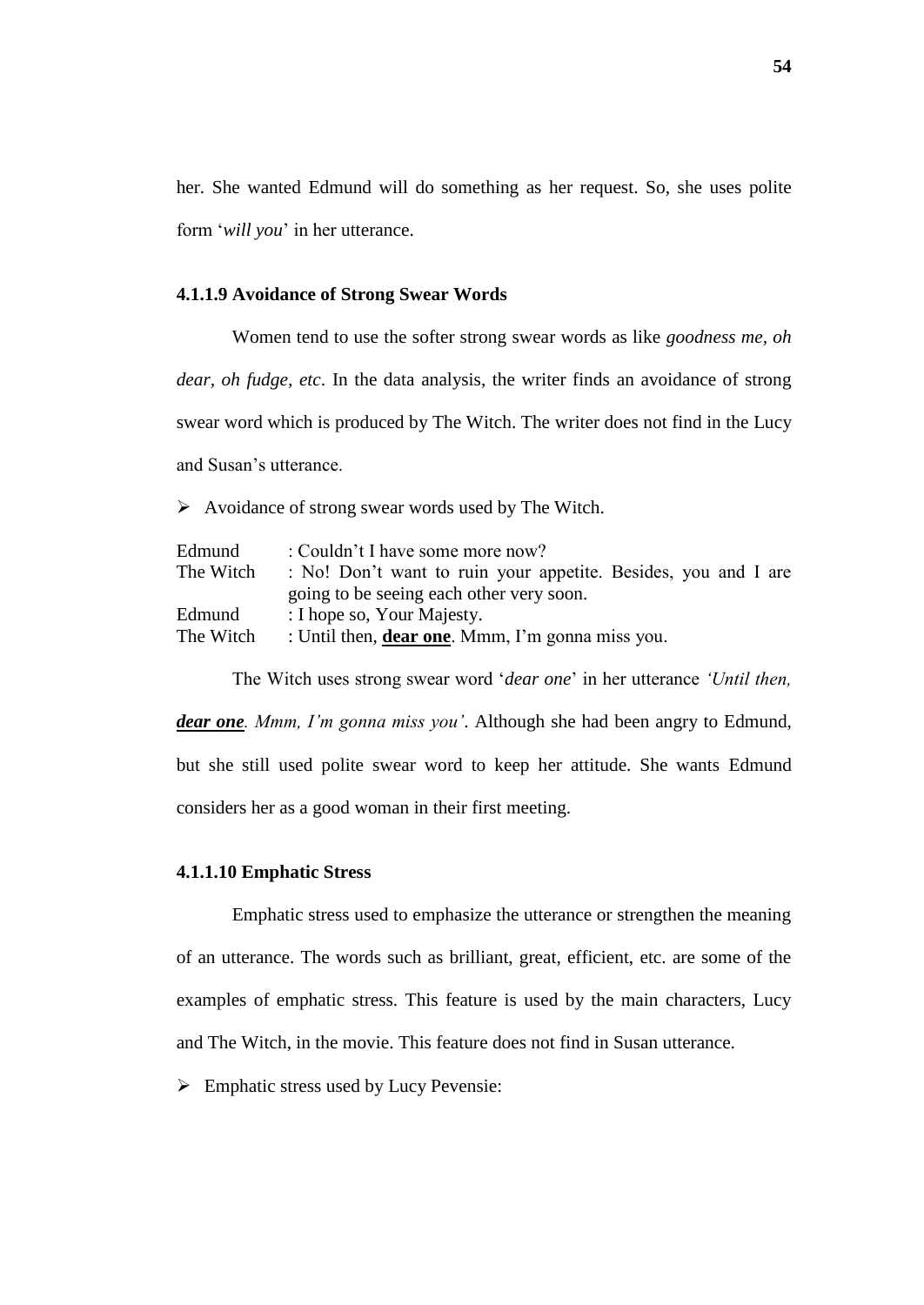There is an emphatic stress which is used by Lucy in her utterance in the movie. Lucy uses an emphatic stress when she talked to Mr. Tumnus. Mr. Tumnus told Lucy that she had entered Narnia. The dialogue shows below.

| Lucy       | : Well, I was hiding in the wardrobe in the spare room, and          |  |
|------------|----------------------------------------------------------------------|--|
| Mr. Tumnus | : Spare Oom? Is that in Narnia?                                      |  |
| Lucy       | : Narnia? What's that?                                               |  |
| Mr. Tumnus | : Come on, dear girl, you're in it. Everything from the lamppost all |  |
|            | the way to Castle Cair Paravel on the Eastern Ocean, every stick     |  |
|            | and stone you see, every icicle is Narnia.                           |  |
| Lucy       | : This is an <b>awfully big</b> wardrobe.                            |  |

Lucy uses an emphatic stress 'awfully big' in her utterance. She uses it after Mr. Tumnus told her that she was in Narnia. She uses an emphatic stress because she used to emphasize her utterance about her journey inside wardrobe.

Moreover, The Witch also uses emphatic stress in her utterance. There are two emphatic stresses that she uses in her utterance in the movie. They are emphatic stress that she used to talk to Ginarrbrik and her people. It presents as the dialogue below.

 $\triangleright$  Empty adjective used by The Witch

| The Witch  | : Behold the <b>great</b> lion. |
|------------|---------------------------------|
| Ginarrbrik | : Do you want some milk?        |
| Lucy       | : Why doesn't he fight back?    |

The Witch uses an emphatic stress "*great*" in her utterance *"behold the great lion"*. She called Aslan as a "*great* lion" to show that he is a high King of Narnia. She emphasizes her utterance uses emphatic stress "*great*".

| The Witch | $:$ Bind him!                                                      |
|-----------|--------------------------------------------------------------------|
| Voice #1  | : Tie him up! Get him!                                             |
| The Witch | : Wait! Let him first be shaved. Bring him to me. You know,        |
|           | Aslan, I'm a little disappointed in you. Did you honestly think by |
|           | all this that you could save the human traitor? You are giving me  |
|           | your life and saving no one. So much for love. Tonight the Deep    |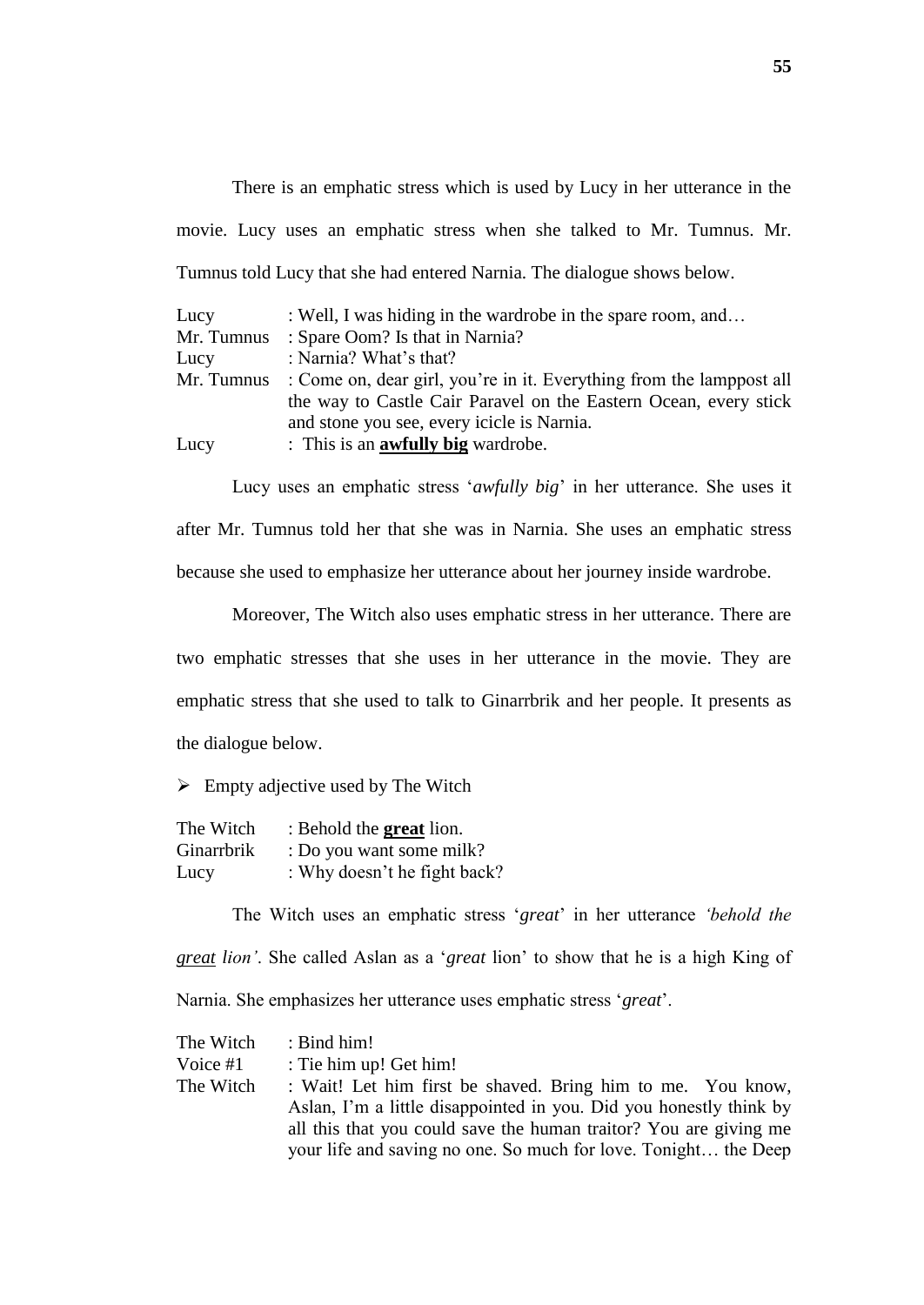Magic will be appeased! But tomorrow, we will take Narnia forever! It that knowledge, despair… and die! The **great** cat… is dead.

The Witch uses emphatic stress "*great*" when she told to her people that Aslan is died. She uses the word "*great* cat" to call Aslan. She uses it to strengthen her utterance and show that Aslan is an important animal in Narnia.

# **4.1.2 Type of women's speech features which occurs most frequently by the main characters in "***The Chronicles of Narnia: The Lion, The Witch and The Wardrobe"* **movie.**

Based on the transcribed data, the writer finds 38 women"s speech features from 119 utterances produced by Lucy Pevensie, 22 women"s speech features from 94 utterances produced by Susan Pevensie, and 23 women"s speech features from 48 utterances produced by The Witch. From those findings it can be concluded that there are 83 women"s speech features from 261 utterances produced by all main characters which have been identified based on the theory women"s speech features proposed by Lakoff. According to the findings, the analysis below is presented.

Table 1 shows the total of women"s speech features produced by Lucy Pevensie.

| <b>CHRT</b>      |      | <b>WOMEN'S SPEECH FEATURES</b> |  |   |  |   |   |   |                                            |    |            |            |  |
|------------------|------|--------------------------------|--|---|--|---|---|---|--------------------------------------------|----|------------|------------|--|
|                  | LH/F | <b>TQ</b>                      |  |   |  |   |   |   | <b>RI   EA   PCT   I   HG   SF   A0SSW</b> | ES | <b>WSP</b> | <b>UTR</b> |  |
| Lucy<br>Pevensie | 12   | 2                              |  | 8 |  | 8 | 0 | 6 |                                            |    | 38         | 119        |  |

**Table 4.1 Women's Speech Features Used by Lucy Pevensie**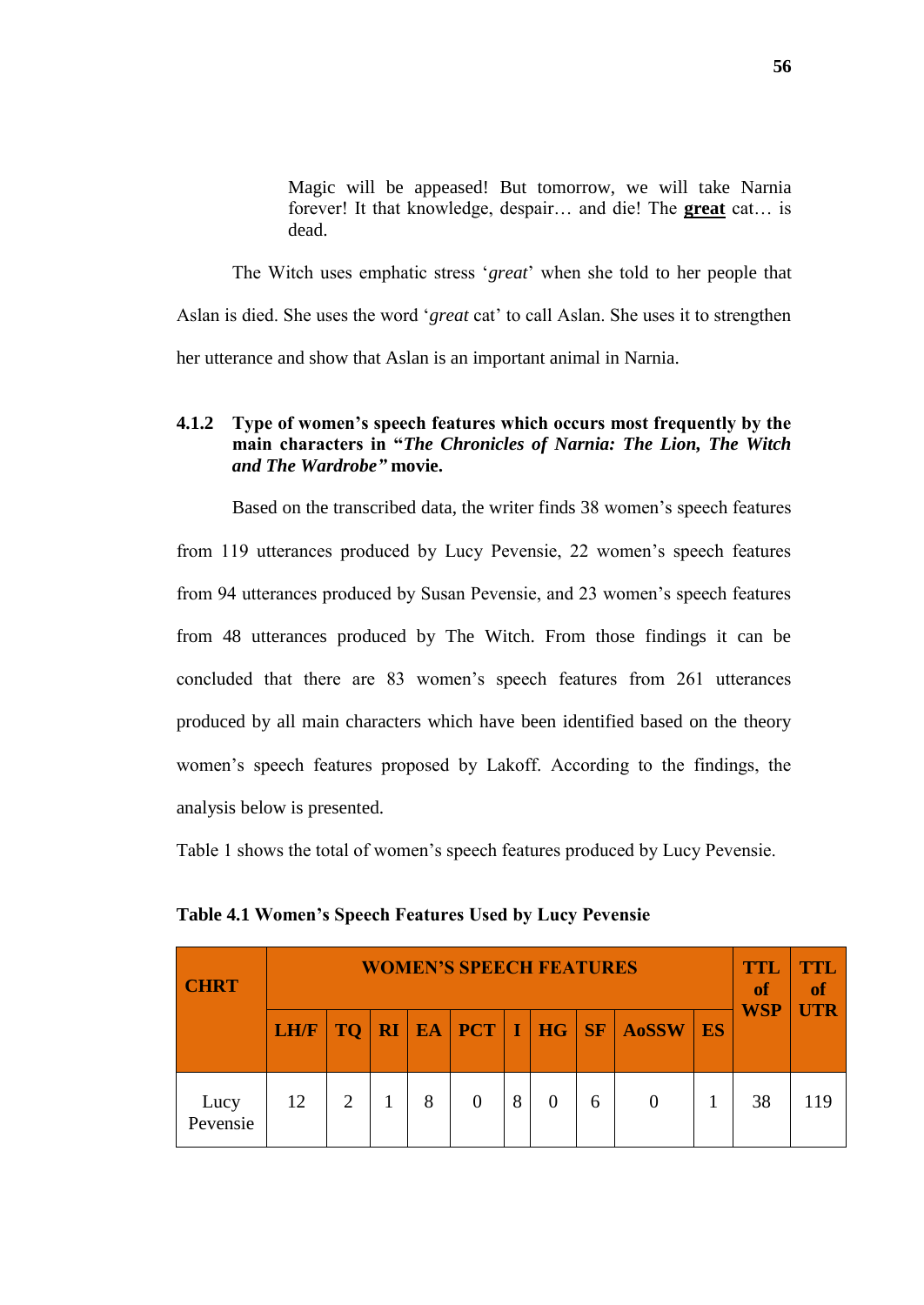| Notes:      |                                    |
|-------------|------------------------------------|
| <b>CHRT</b> | : Character                        |
| LH/F        | : Lexical Hedges or Filler         |
| <b>TQ</b>   | : Tag Question                     |
| RI          | : Rising Intonation                |
| EA          | : Empty Adjective                  |
| <b>PCT</b>  | : Precise Color Term               |
| I           | : Intensifiers                     |
| <b>HG</b>   | : Hypercorrect Grammar             |
| <b>SF</b>   | : Superpolite Form                 |
| AoSSW       | : Avoidance of Strong Swear Words  |
| ES          | : Emphatic Stress                  |
| TTL of WSP  | : Total of Women's Speech Features |
| TTL of UTR  | : Total of Utterance               |

The total of women"s speech features which is used by Lucy Pevensie are 38 utterances, from 119 utterances, and the percentage is 31,9 %. It means that Lucy Pevensie adopted women"s speech features proposed by Lakoff.

Based on the table above, it can be concluded that the most women"s speech features uttered by Lucy Pevensie is lexical hedges or filler. It is used for twelve times. Lakoff stated that the used of lexical hedges or filler expresses a lack of confidence and reflects of women"s insecurity. She also said that women use hedging devices to express uncertainty. So, it means that Lucy Pevency has tendency to be lack of self confidence and sometimes uncertain. Empty adjective and intensifier be the second rank. It is used for eight times. The third rank is superpolite form which is used for six times. The next is tag question which is used for two times. Rising intonation and emphatic stress are used by Lucy Pevensie for one times each type. Three features which do not find in Lucy Pevensie's utterances are precise colour term, hypercorrect grammar, and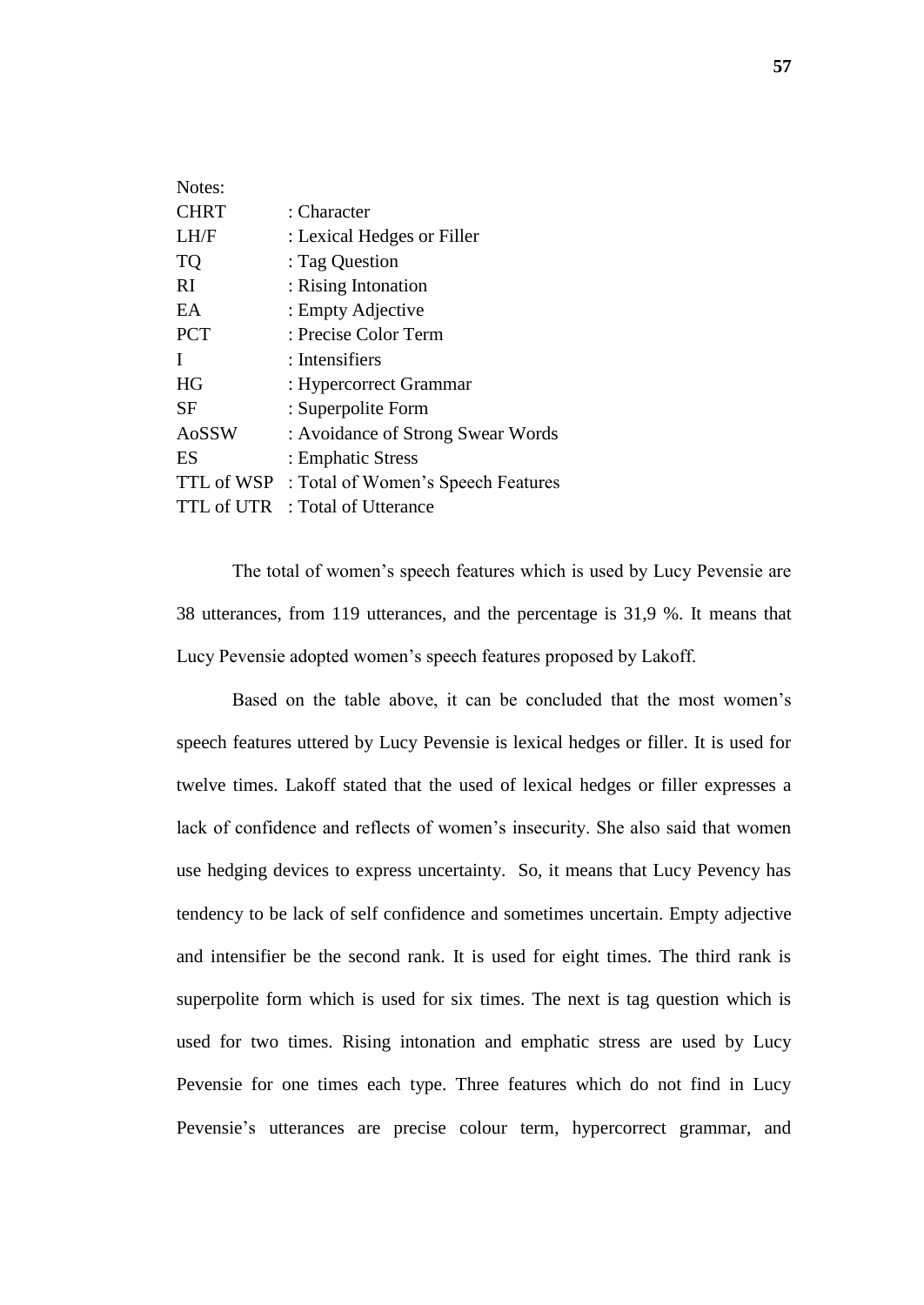avoidance of strong swear words. Finally, based on the describing and explanation above, the writer concludes that:

First, there are only seven types of women's speech features used by Lucy Pevensie. They are lexical hedges or filler, tag question, rising intonation, empty adjective, intensifiers, superpolite form, and emphatic stress. Second, the most dominant of women"s speech features used by Lucy Pevensie is lexical hedges or filler. Third, some features do not find by the writer in Lucy Pevensie"s utterance. They are precise color term, hypercorrect grammar, and avoidance of strong swear word. Last, emphatic stress and rising intonation are the least women"s speech features which is used by Lucy Pevensie.

Table 2 below presents about the women"s speech features produced by Susan Pevensie.

| <b>CHRT</b>       |                |                            |                |           | <b>WOMEN'S SPEECH FEATURES</b> |    |                |                |                |                | <b>TTL</b>              | <b>TTL</b>              |  |
|-------------------|----------------|----------------------------|----------------|-----------|--------------------------------|----|----------------|----------------|----------------|----------------|-------------------------|-------------------------|--|
|                   | <b>LH/F</b>    | <b>TQ</b>                  | RI             | <b>EA</b> | <b>PCT</b>                     | I  | <b>HG</b>      | <b>SF</b>      | <b>AoSSW</b>   | <b>ES</b>      | <b>of</b><br><b>WSP</b> | <b>of</b><br><b>UTR</b> |  |
| Susan<br>Pevensie | $\overline{7}$ | 1                          | $\overline{0}$ | 1         | $\overline{0}$                 | 11 | $\overline{0}$ | $\overline{2}$ | $\overline{0}$ | $\overline{0}$ | 22                      | 94                      |  |
| Notes:            |                |                            |                |           |                                |    |                |                |                |                |                         |                         |  |
| <b>CHRT</b>       |                | : Character                |                |           |                                |    |                |                |                |                |                         |                         |  |
| LH/F              |                | : Lexical Hedges or Filler |                |           |                                |    |                |                |                |                |                         |                         |  |
| <b>TQ</b>         |                | : Tag Question             |                |           |                                |    |                |                |                |                |                         |                         |  |
| RI                |                | : Rising Intonation        |                |           |                                |    |                |                |                |                |                         |                         |  |
| EA                |                | : Empty Adjective          |                |           |                                |    |                |                |                |                |                         |                         |  |
| <b>PCT</b>        |                | : Precise Color Term       |                |           |                                |    |                |                |                |                |                         |                         |  |
| I                 | : Intensifiers |                            |                |           |                                |    |                |                |                |                |                         |                         |  |
| HG                |                | : Hypercorrect Grammar     |                |           |                                |    |                |                |                |                |                         |                         |  |
| <b>SF</b>         |                | : Superpolite Form         |                |           |                                |    |                |                |                |                |                         |                         |  |

**Table 4.2 Women's Speech Features Used by Susan Pevensie**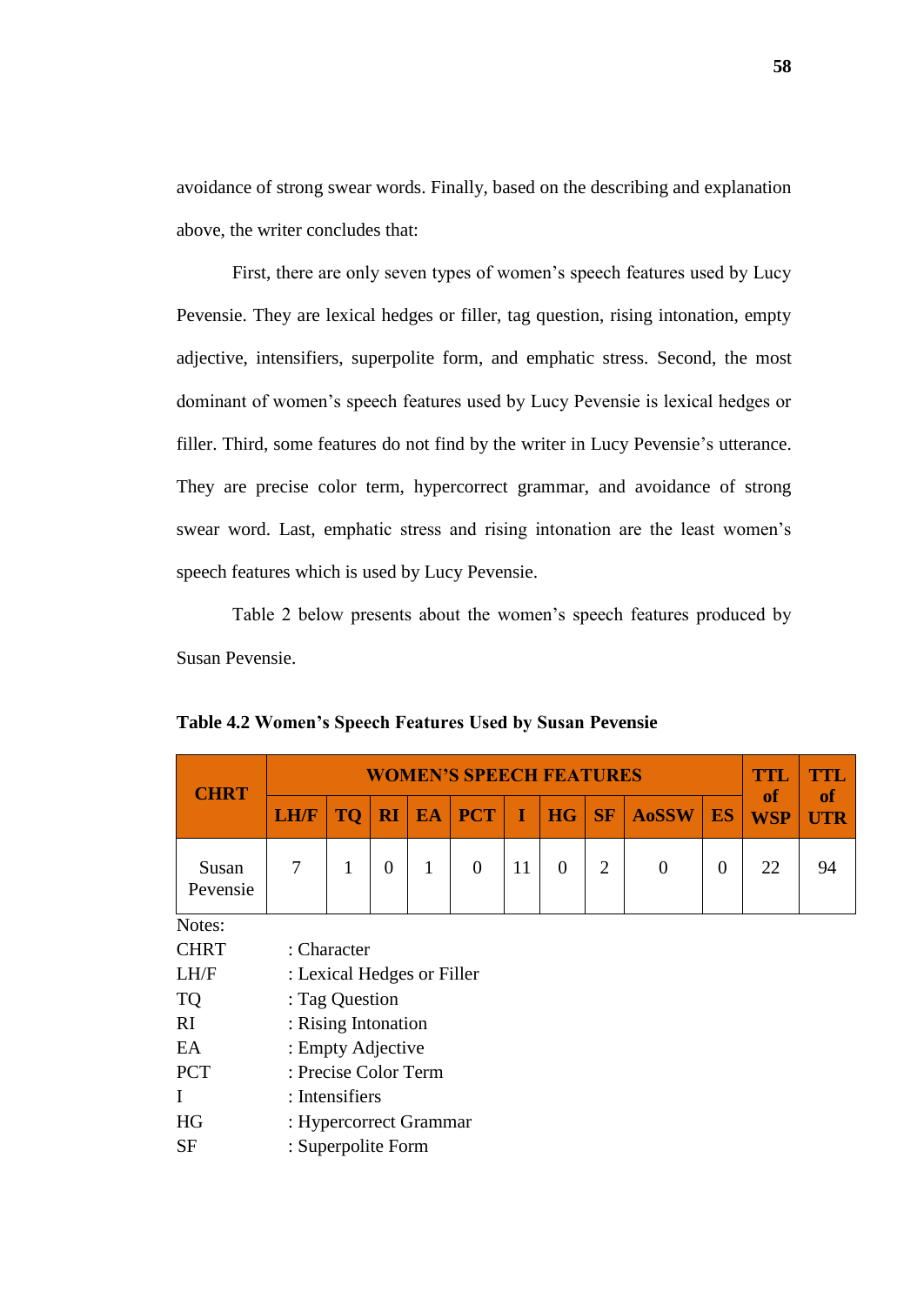| AoSSW | : Avoidance of Strong Swear Words             |
|-------|-----------------------------------------------|
| ES    | : Emphatic Stress                             |
|       | TTL of WSP : Total of Women's Speech Features |
|       | TTL of UTR : Total of Utterance               |

The total of women"s speech features of Susan Pevensie are 22 utterances, and the total of her utterances are 94 utterances. It means that the total of women"s speech features used by Susan Pevensie is 23,4 %. It can be concluded that Susan Pevensie uses women"s speech features proposed by Lakoff.

Intensifiers get the highest rank of women"s speech features which is used by Susan Pevensie. It is used for eleven times. Lakoff claimed that intensifiers are commonly used by women as her attempt to show their strong feeling about something. Women use intensifying devices to persuade their addressee to take them seriously. It means that Susan Pevensie often has strong feeling about something. The second rank is lexical hedges or filler which is used for seven times. Superpolite forms be the third rank with occur for two times. Susan Pevensie uses tag question and emphatic stress for one time each type. Rising intonation, precise colour terms, hypercorrect grammar, avoidance of strong swear words, and emphatic stress do not find in Susan Pevensie's utterances. Based on the analysis above, the writer concludes that:

Five types of women"s speech features which are used by Susan Pevensie are lexical hedges or filler, tag question, empty adjective, intensifiers, and superpolite form. Besides, the most dominant of women"s speech features which is used by Susan Pevensie is intensifiers. Next, five types of women"s speech features which do not find in Susan Pevensie's utterances. They are rising intonation, precise color terms, hypercorrect grammar, avoidance of strong swear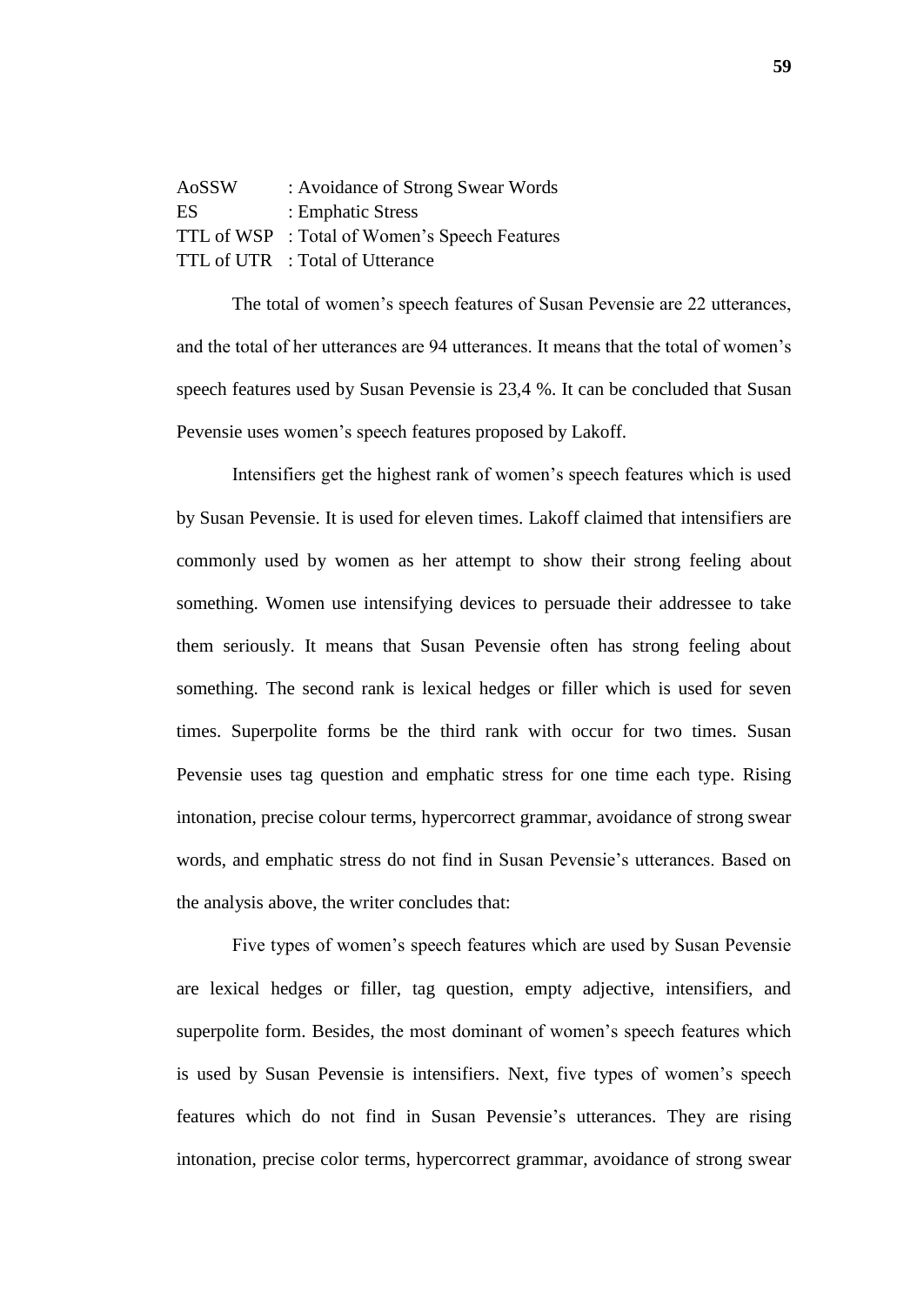word, and emphatic stress. So, tag question and empty adjective are the least of women"s speech features used by Susan Pevensie.

The third table below presents about women"s speech features used by The Witch.

| <b>CHRT</b>                                   |             |                            |                |                | <b>WOMEN'S SPEECH FEATURES</b>    |   |                |              |   |                | TTL<br><b>of</b> | TTL<br><b>of</b> |  |
|-----------------------------------------------|-------------|----------------------------|----------------|----------------|-----------------------------------|---|----------------|--------------|---|----------------|------------------|------------------|--|
|                                               | <b>LH/F</b> | <b>TQ</b>                  | <b>WSP</b>     | <b>UTR</b>     |                                   |   |                |              |   |                |                  |                  |  |
| The<br>Witch                                  | 7           | 1                          | $\overline{0}$ | $\overline{2}$ | $\overline{0}$                    | 7 | $\overline{2}$ | $\mathbf{1}$ | 1 | $\overline{2}$ | 23               | 48               |  |
| Notes:                                        |             |                            |                |                |                                   |   |                |              |   |                |                  |                  |  |
| <b>CHRT</b>                                   |             | : Character                |                |                |                                   |   |                |              |   |                |                  |                  |  |
| LH/F                                          |             | : Lexical Hedges or Filler |                |                |                                   |   |                |              |   |                |                  |                  |  |
| <b>TQ</b>                                     |             | : Tag Question             |                |                |                                   |   |                |              |   |                |                  |                  |  |
| RI                                            |             | : Rising Intonation        |                |                |                                   |   |                |              |   |                |                  |                  |  |
| EA                                            |             | : Empty Adjective          |                |                |                                   |   |                |              |   |                |                  |                  |  |
| <b>PCT</b>                                    |             | : Precise Color Term       |                |                |                                   |   |                |              |   |                |                  |                  |  |
| $\mathbf I$                                   |             | : Intensifiers             |                |                |                                   |   |                |              |   |                |                  |                  |  |
| HG                                            |             | : Hypercorrect Grammar     |                |                |                                   |   |                |              |   |                |                  |                  |  |
| <b>SF</b>                                     |             | : Superpolite Form         |                |                |                                   |   |                |              |   |                |                  |                  |  |
| AoSSW                                         |             |                            |                |                | : Avoidance of Strong Swear Words |   |                |              |   |                |                  |                  |  |
| ES                                            |             | : Emphatic Stress          |                |                |                                   |   |                |              |   |                |                  |                  |  |
| TTL of WSP : Total of Women's Speech Features |             |                            |                |                |                                   |   |                |              |   |                |                  |                  |  |
| TTL of UTR : Total of Utterance               |             |                            |                |                |                                   |   |                |              |   |                |                  |                  |  |

**Table 4.3 Women's Speech Features Used by The Witch**

The total of women"s speech features used by The Witch is 23 features, and the total of her utterances are 48 utterances. It means that the total of women"s speech features by The Witch is 47,9 %. It can be concluded that The Witch uses women"s speech features proposed by Lakoff with the most dominant are lexical hedges or filler and intensifier. It is used for seven times each type. Empty adjective, hypercorrect grammar and emphatic stress become the second rank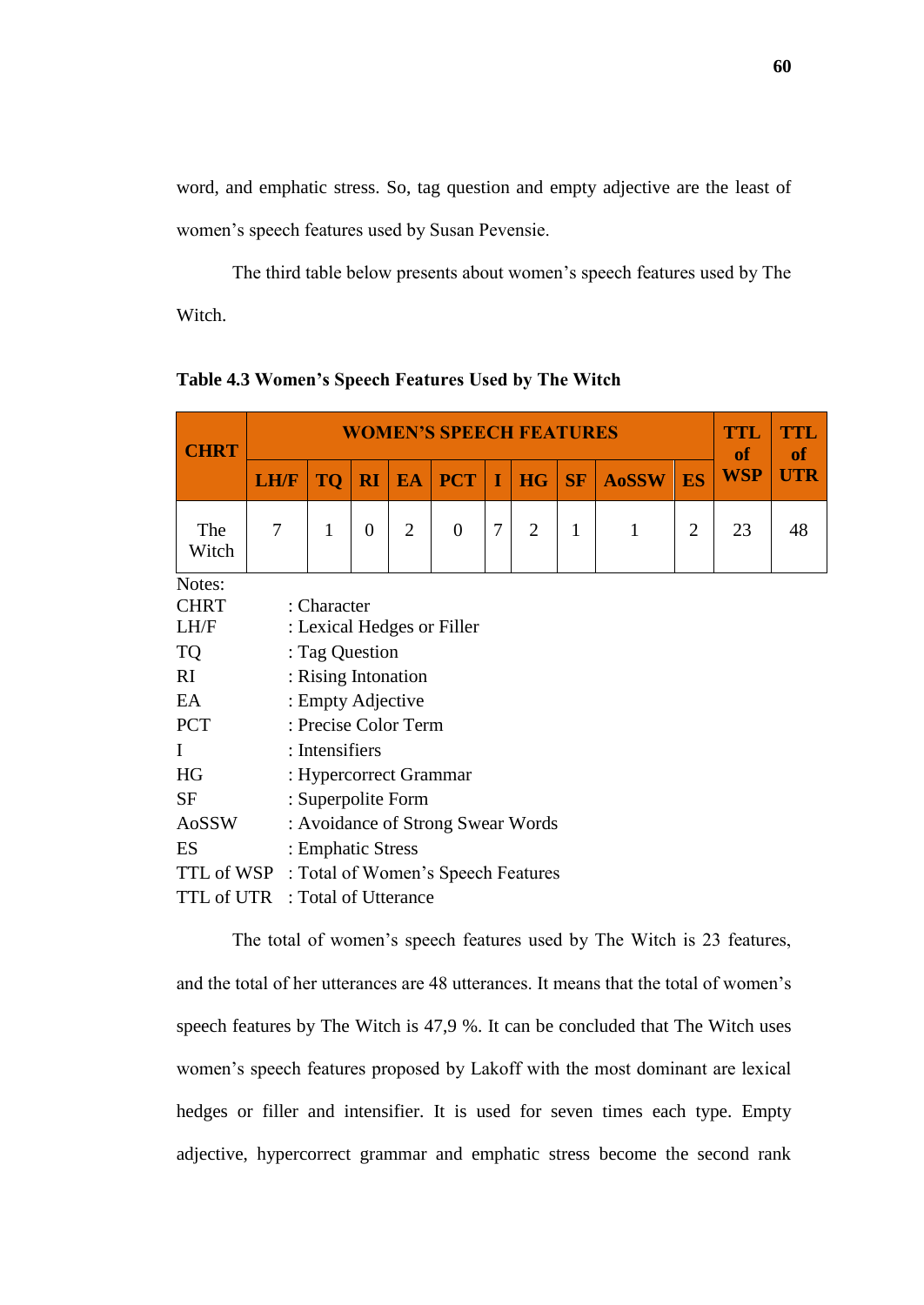which is used by The Witch for two times each type. The third rank is tag question, superpolite form, and avoidance of strong swear words. It is used by The Witch for one times each type. In this movie, the writer does not found rising intonation and precise colour terms which uttered by The Witch. Finally, based on the table and description above, the writer concludes that:

First, the Witch used of eight types women"s speech features. They are, lexical hedges or filler, tag question, empty adjective, intensifiers, hypercorrect grammar, superpolite form, avoidance of strong swear word, and emphatic stress. Second, the most dominant of women's speech features used by The Witch are lexical hedges or filler and intensifier. Third, rising intonation and precise color terms do not find in The Witch utterances. Last, tag question, superpolite forms and avoidance of strong swear words are the least of women"s speech features used by The Witch.

For the further information, in the following, the writer encloses table four presents about the percentage of each women"s speech features used by all main characters.

| <b>CHRT</b>       |             | <b>WOMEN'S SPEECH FEATURES</b> |           |           |            |           |                |               |              |    |  |  |  |  |  |  |
|-------------------|-------------|--------------------------------|-----------|-----------|------------|-----------|----------------|---------------|--------------|----|--|--|--|--|--|--|
|                   | <b>LH/F</b> | <b>TQ</b>                      | <b>RI</b> | <b>EA</b> | <b>PCT</b> | <b>TA</b> | H <sub>G</sub> | <b>SF</b>     | <b>AoSSW</b> | ES |  |  |  |  |  |  |
| Lucy<br>Pevensie  | 12          | 2                              |           | 8         | $\theta$   | 8         | 0              | 6             |              |    |  |  |  |  |  |  |
| Susan<br>Pevensie |             |                                |           |           | $\theta$   | 11        | $\theta$       | $\mathcal{D}$ |              |    |  |  |  |  |  |  |

**Table 4.4 Women's Speech Features used by Lucy, Susan, and The Witch**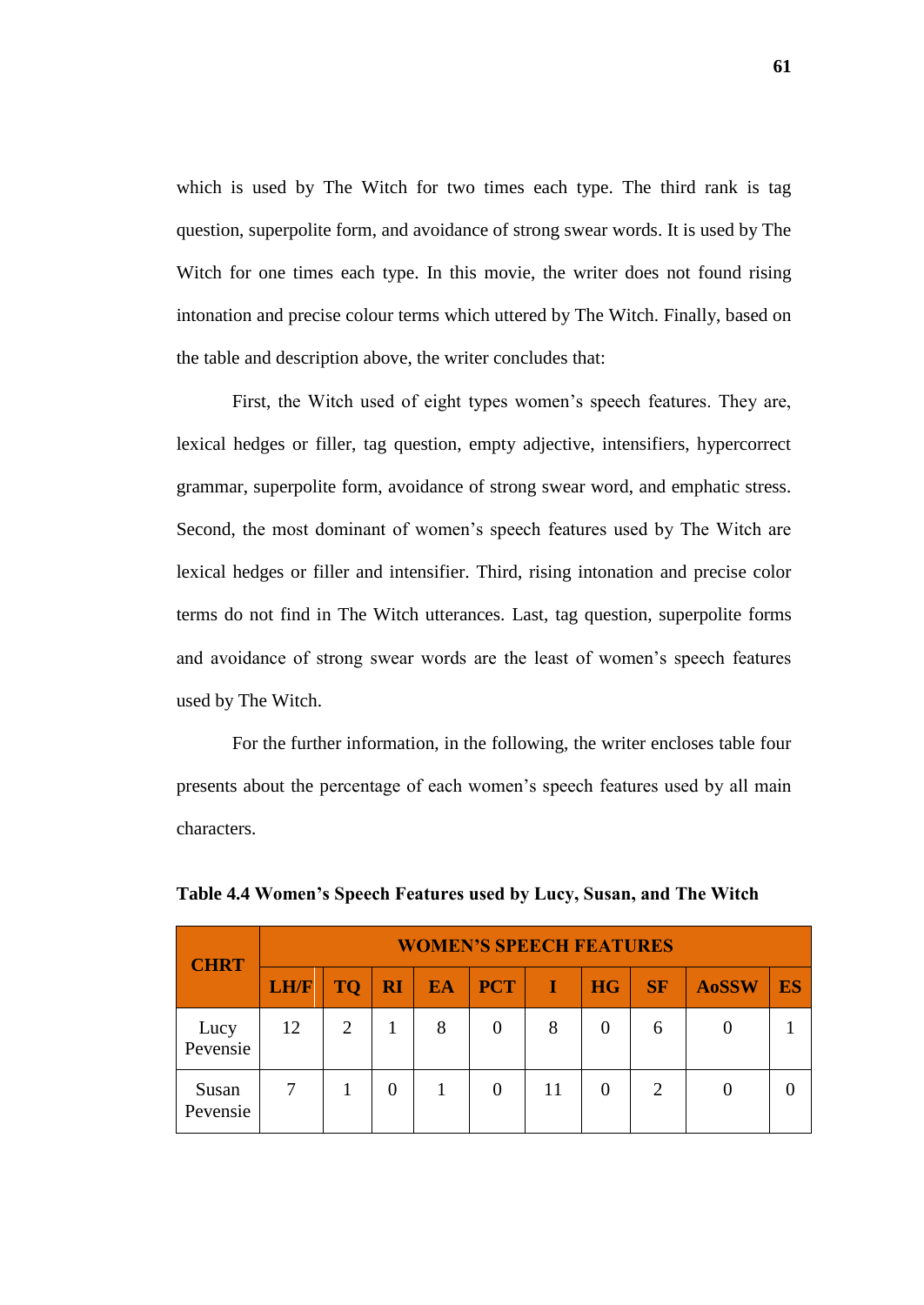| The<br>Witch | 7                 | $\mathbf{1}$               | $\overline{0}$ | $\overline{2}$         | $\overline{0}$                    | 7            | $\overline{2}$ | $\mathbf{1}$ | 1            | $\overline{2}$ |  |  |  |
|--------------|-------------------|----------------------------|----------------|------------------------|-----------------------------------|--------------|----------------|--------------|--------------|----------------|--|--|--|
| <b>TTL</b>   | 26                | $\overline{4}$             | $\mathbf{1}$   | 11                     | $\overline{0}$                    | 26           | $\overline{2}$ | 9            | $\mathbf{1}$ | $\overline{3}$ |  |  |  |
| $\%$         | 31,3<br>%         | 4,8<br>$\%$                | 1,2<br>$\%$    | 13,3<br>%              | 0%                                | 31,3<br>$\%$ | 2,4<br>%       | 10,8<br>$\%$ | 1,2%         | 3,6<br>%       |  |  |  |
| Notes:       |                   |                            |                |                        |                                   |              |                |              |              |                |  |  |  |
| <b>CHRT</b>  | : Character       |                            |                |                        |                                   |              |                |              |              |                |  |  |  |
| LH/F         |                   | : Lexical Hedges or Filler |                |                        |                                   |              |                |              |              |                |  |  |  |
| <b>TQ</b>    |                   | : Tag Question             |                |                        |                                   |              |                |              |              |                |  |  |  |
| RI           |                   | : Rising Intonation        |                |                        |                                   |              |                |              |              |                |  |  |  |
| EA           |                   | : Empty Adjective          |                |                        |                                   |              |                |              |              |                |  |  |  |
| <b>PCT</b>   |                   | : Precise Color Term       |                |                        |                                   |              |                |              |              |                |  |  |  |
| $\bf{I}$     |                   | : Intensifiers             |                |                        |                                   |              |                |              |              |                |  |  |  |
| HG           |                   |                            |                | : Hypercorrect Grammar |                                   |              |                |              |              |                |  |  |  |
| <b>SF</b>    |                   | : Superpolite Form         |                |                        |                                   |              |                |              |              |                |  |  |  |
| AoSSW        |                   |                            |                |                        | : Avoidance of Strong Swear Words |              |                |              |              |                |  |  |  |
| ES           | : Emphatic Stress |                            |                |                        |                                   |              |                |              |              |                |  |  |  |
| <b>TTL</b>   | : Total           |                            |                |                        |                                   |              |                |              |              |                |  |  |  |
| $\%$         | : Percentage      |                            |                |                        |                                   |              |                |              |              |                |  |  |  |

In the fourth table, it can be concluded that the most frequently used of women's speech features from all main characters' utterances are lexical hedges or filler and intensifier. It is used by all main characters for 26 times each types from 261 utterances and the percentage is 31,3%. These two features are the common features used by all main characters. Once again, based on Lakoff theory, all main characters can be categorized as people who might has a tendency to be lack of self-confidence and has strong feeling about something. The second rank is empty adjective which is used for 11 times, with the percentage 13,3%. The third rank is superpolite form with 10,8%. The next is tag question with 4,8%. Emphatic stress got 3,6%, hypercorrect grammar got 2,4%. The least features are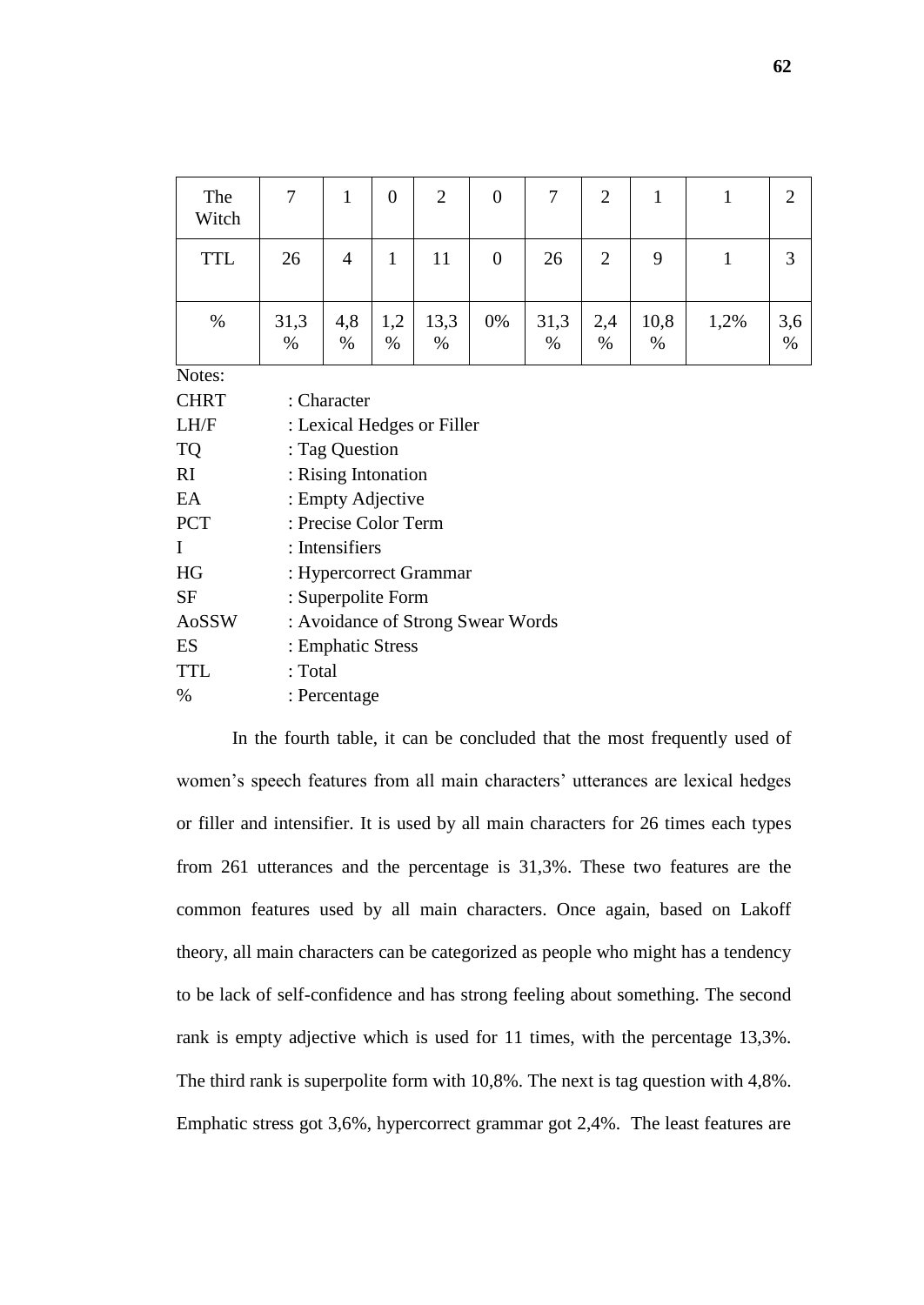rising intonation and avoidance of strong swear word with 1,2%. Precise color terms do not find in the main characters' utterances in this movie.

Based on the describing above, the writer makes a final note that: First, the main characters use nine types of women"s speech features in their utterances. They are lexical hedges or filler, tag question, rising intonation, empty adjective, intensifier, hypercorrect grammar, superpolite form, avoidance of strong swear words, and emphatic stress. Second, the most frequently features that used by the main characters are lexical hedges or filler and intensifier. Third, the least women"s speech feature that used by main characters rising intonation and avoidance of strong swear word. Last, the main characters do not use one of women"s speech features in their utterances. That is precise color term.

#### **4.2 Discussion**

This section discusses about the finding of the data. The result of the finding shows that the main characters, Lucy Pevensie, Susan Pevensie, and The Witch, as the object of the study used some types of women"s speech features according to Lakoff"s theory. The writer finds that Lucy Pevensie used some types of women"s speech features in her dialogue such as *lexical hedges or filler, tag question, rising intonation, empty adjective, intensifiers, superpolite form, and emphatic stress*. She does not use *precise color term, hypercorrect grammar, and avoidance of strong swear word* in her dialogue. Five types of women"s speech features are found in Susan Pevensie are *lexical hedges or filler, tag question, empty adjective, intensifiers, and superpolite form*. So, it shows that *rising intonation, precise color terms, hypercorrect grammar, avoidance of strong swear*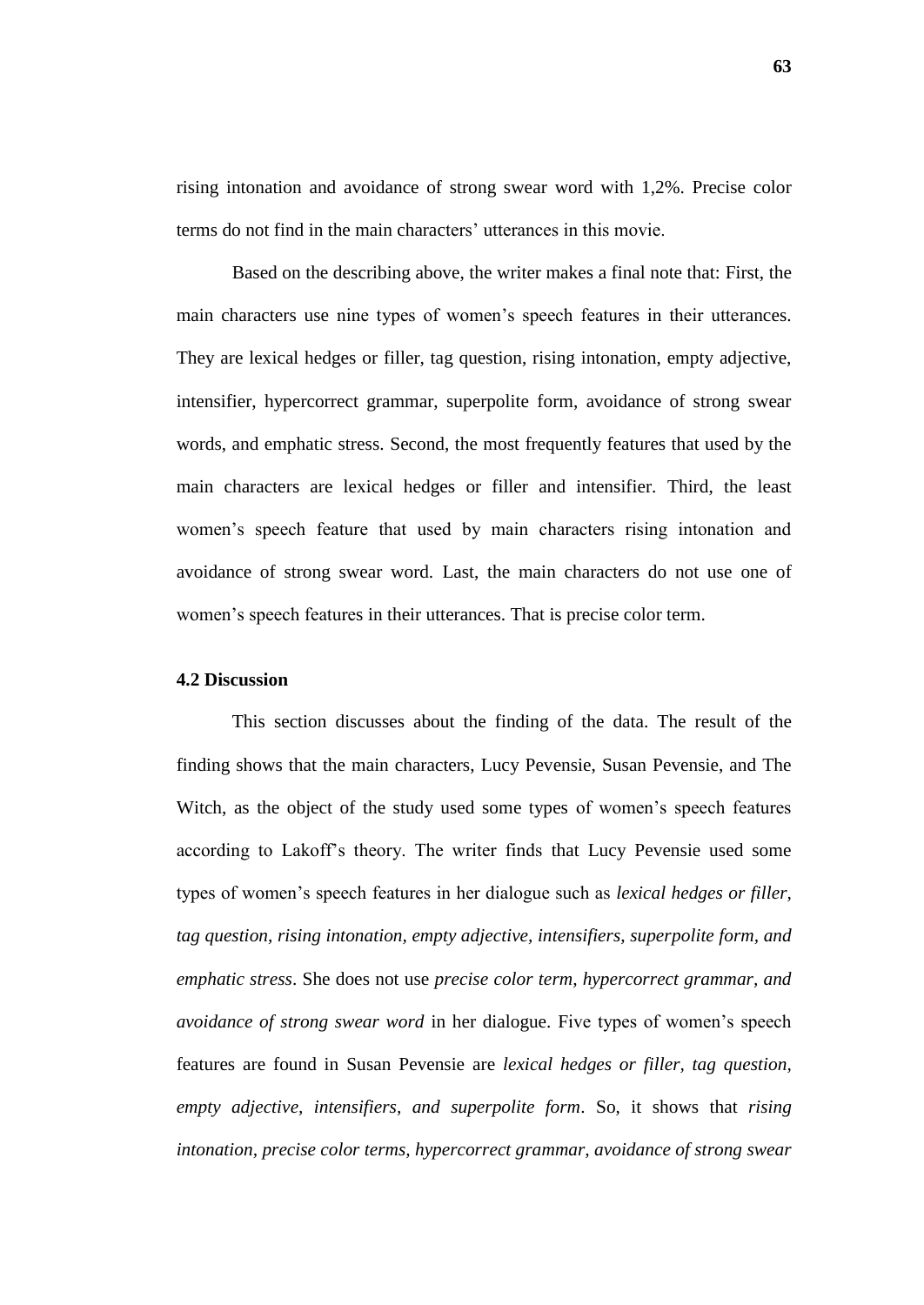*word, and emphatic stress* do not find in Susan Pevensie"s dialogue. There are eight types of women"s speech features which used by the Witch are *lexical hedges or filler, tag question, empty adjective, intensifiers, hypercorrect grammar, superpolite form, avoidance of strong swear word, and emphatic stress*. While *rising intonation and precise color terms* do not find in The Witch"s utterances.

Based on the percentage of women's speech features used by all main characters in the section findings shows that *lexical hedges or filler and intensifier* are the most frequently used in the dialogue. It shows with the use 26 times each types from 261 utterances and the percentage is 31,3%. The lexical hedges or filler are showed by the main characters with the use of *well, you see, sort of, like, you know,* and *I think*. Pause fillers like *mmm* and *ah* also used in main characters" utterances. It is used by the main characters to express a lack of confidence, reflects of her insecurity and express uncertainty. Besides, intensifiers such as *so, really, just,* and *very* also often used by the main characters in the dialogue. Intensifiers are commonly used by the main characters of this movie as her attempt to show their strong feeling about something and devices to persuade their addressee to take them seriously.

There are differences in this research's findings among previous studies' findings. In previous studies, they use particular analysis choose adult movie and TV series as their corpus of the study and data sources. Here, the writer of this study tries to use fantasy adventure movie to make different with others. The writer also uses the tables to know the total number and the percentage of each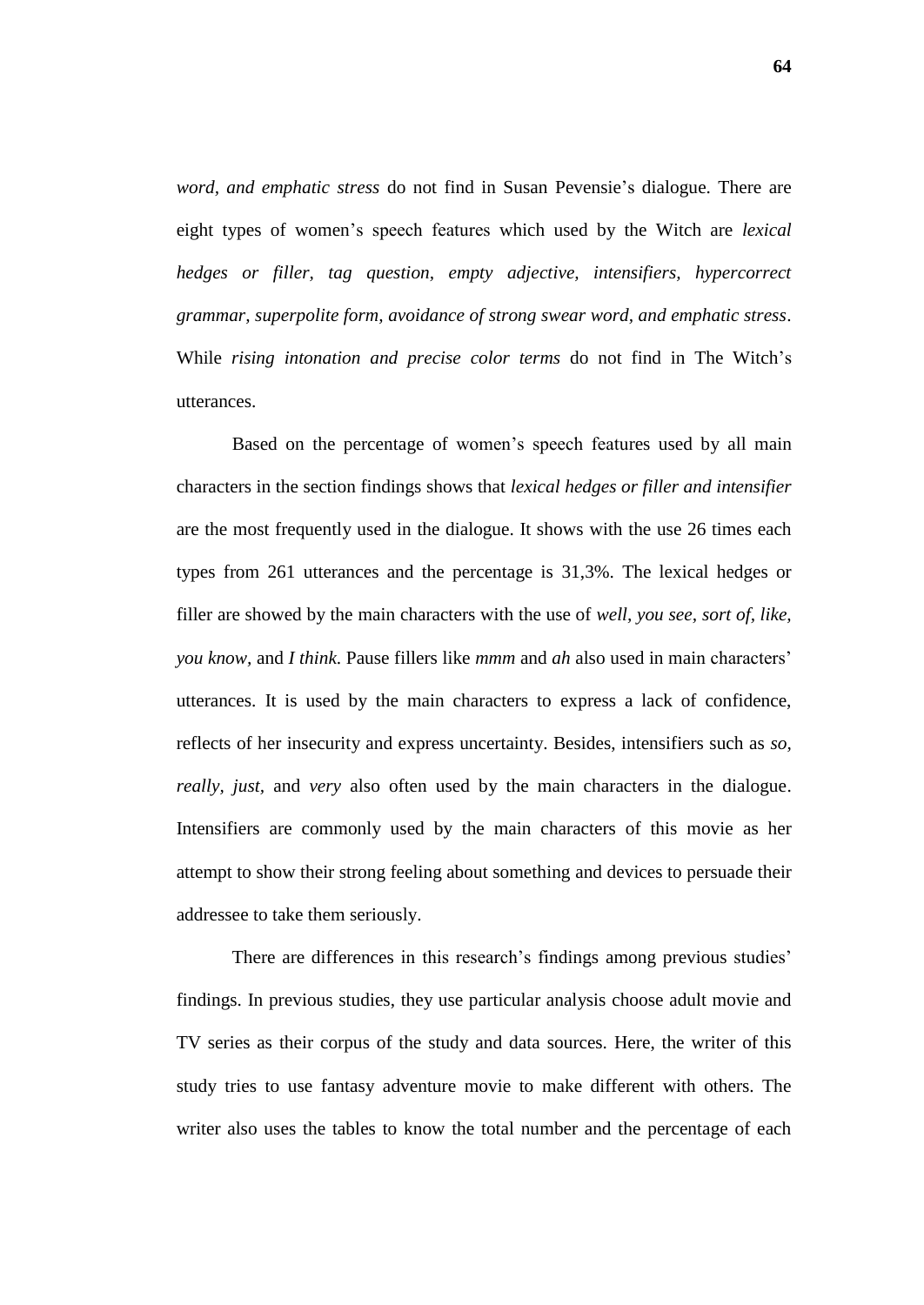feature which used by the main characters of the movie. The writer analyzes three main characters that has different characteristic. Below is the finding of previous studies.

| No. | <b>Name</b>                         | <b>Year</b> | <b>Movie</b>                                                                | <b>Total of</b><br><b>Features</b> | <b>Not Available</b><br><b>Features</b>                                                                                            |
|-----|-------------------------------------|-------------|-----------------------------------------------------------------------------|------------------------------------|------------------------------------------------------------------------------------------------------------------------------------|
| 1.  | Farida Mas<br>Huriyatul<br>Mu'minin | 2010        | Thirteen                                                                    | $\overline{7}$                     | Precise color terms,<br>hypercorrect grammar<br>and avoidance of strong<br>swear words.                                            |
| 2.  | Futika<br>Permatasari               | 2010        | Sex and The<br>City                                                         | 8                                  | Precise color terms and<br>hypercorrect grammar.                                                                                   |
| 3.  | Nuri<br>Februariani                 | 2008        | Desperate<br>Housewives                                                     | 5                                  | Rising intonation,<br>empty adjectives,<br>precise color terms,<br>hypercorrect grammar,<br>and avoidance of strong<br>swear word. |
| 4.  | Khoirul<br>Umami<br>Mazidah         | 2009        | The Iron Lady                                                               | 9                                  | Precise color term                                                                                                                 |
| 5.  | Isni Al<br>Rofi'                    | 2014        | The Chronicles<br>of Narnia: The<br>Lion, The<br>Witch, and The<br>Wardrobe | 9                                  | Precise color term                                                                                                                 |

**Table 4.5 The Findings in Previous Studies**

Based on the table above, it shows that precise color term is not used by the actresses in all these movies. Precise color terms deal with women specific use to mention some colors more specifically. Lakoff gives the example of the lexical difference when women make precise in naming colors like *mauve, plum, beige, ecru, lavender, magenta, aquamarine, etc* are unremarkable in a woman"s active